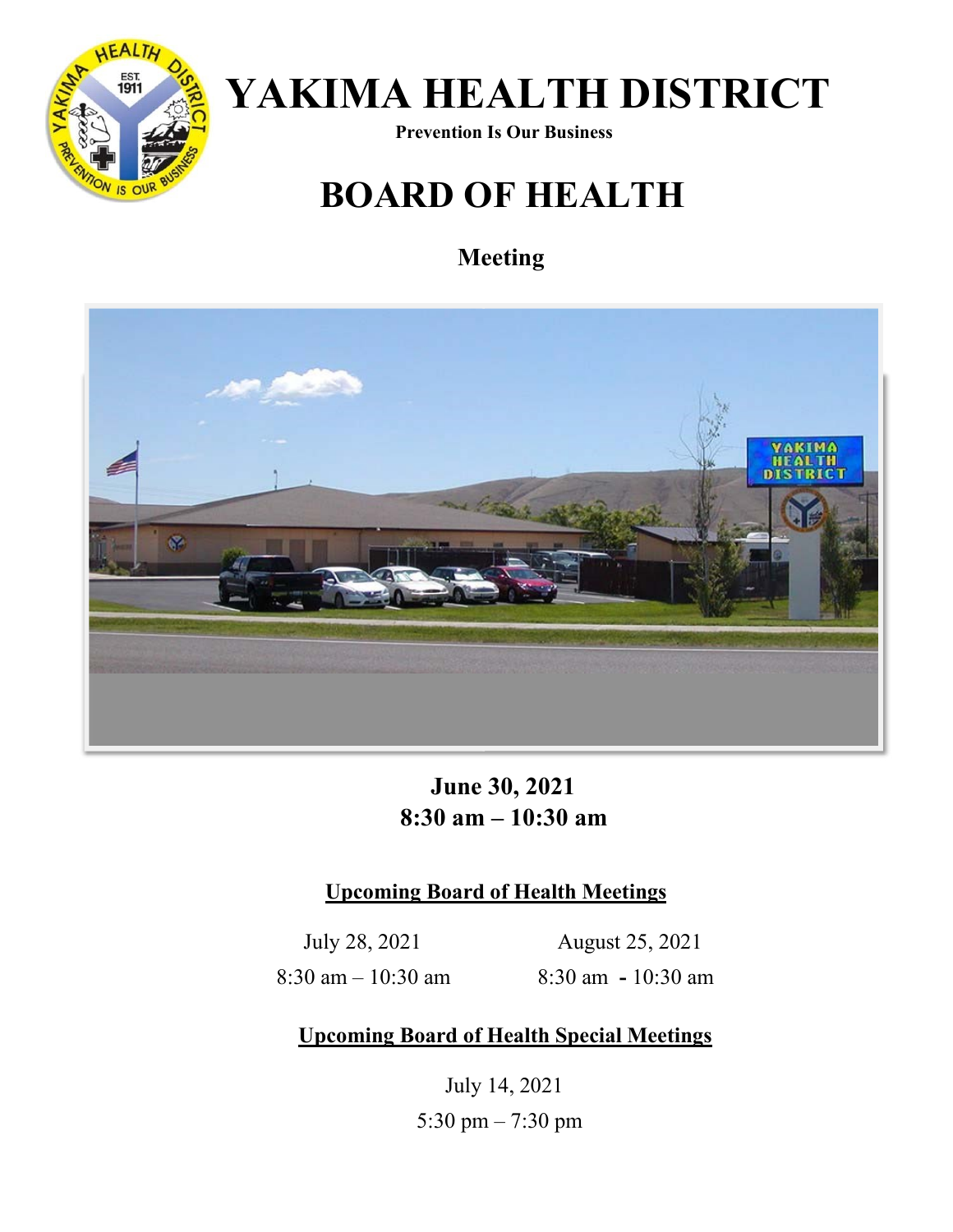

#### **Prevention Is Our Business Board of Health Agenda Wednesday, June 30, 2021**

- 1. **Call meeting to order:** Board Chair Ron Anderson
- 2. **Introductions of guest/staff:** Ryan Ibach
- 3. **Executive Session**: To evaluate the qualifications of an applicant for public employment; health officer candidates, in accordance with RCW  $42.30.110(1)(g)$ .
- 4. **Review of submitted public written comments**: Ryan Ibach
- 5. **Consent Agenda- Motion** to approve all items listed with an asterisk **(\*)** are considered routine by the Health Board and will be enacted by one motion. There will be no separate discussion of these items unless a Board Member requests, in which event the item will be removed from the Consent Agenda and considered in its normal sequence on the agenda.
	- **\*** May 26, 2021 Yakima Health District (YHD) Board of Health minutes.
	- **\*** June 1, 2021 YHD Board of Health Special Meeting minutes.
	- **\*** June 9, 2021 YHD Board of Health Special Meeting minutes.
	- **\*** Payment of accounts payable and payroll issued in May 2021 in the amount of \$1,243,353.71.

#### 6. **Board Business:** André Fresco

- **a.** Yakima County COVID-19 update **Strategic Goal:** *Deliver Mandated Services;* **Board Input:** *Board Awareness*
- **b.** COVID-19 compensation for YHD exempt employees **Strategic Goal:** *Increase Efficiency & Effectiveness;* **Board Input:** *Board Awareness*
- 7. **Financial Report:** Chase Porter May 2021 (**pages**)

**Motion:** to approve the financial report for the month of May 2021

#### **Department Reports**

- 8. Chief Operating Officer: Ryan Ibach
- 9. Local Emergency Response Coordinator: Nathan Johnson
- 10. Health Officer: Dr. Larry Jecha
- 11. Disease Control: Melissa Sixberry
- 12. Environmental Health: Shawn Magee
- 13. Public Health Partnerships: Lilian Bravo
- 13. Unfinished Business: The selection of the Health Officer - Ryan Ibach **Strategic Goal:** *Deliver Mandated Services;* **Board Input:** *Board Discussion/Decision*
- 14. New Business:
- 15. Adjourn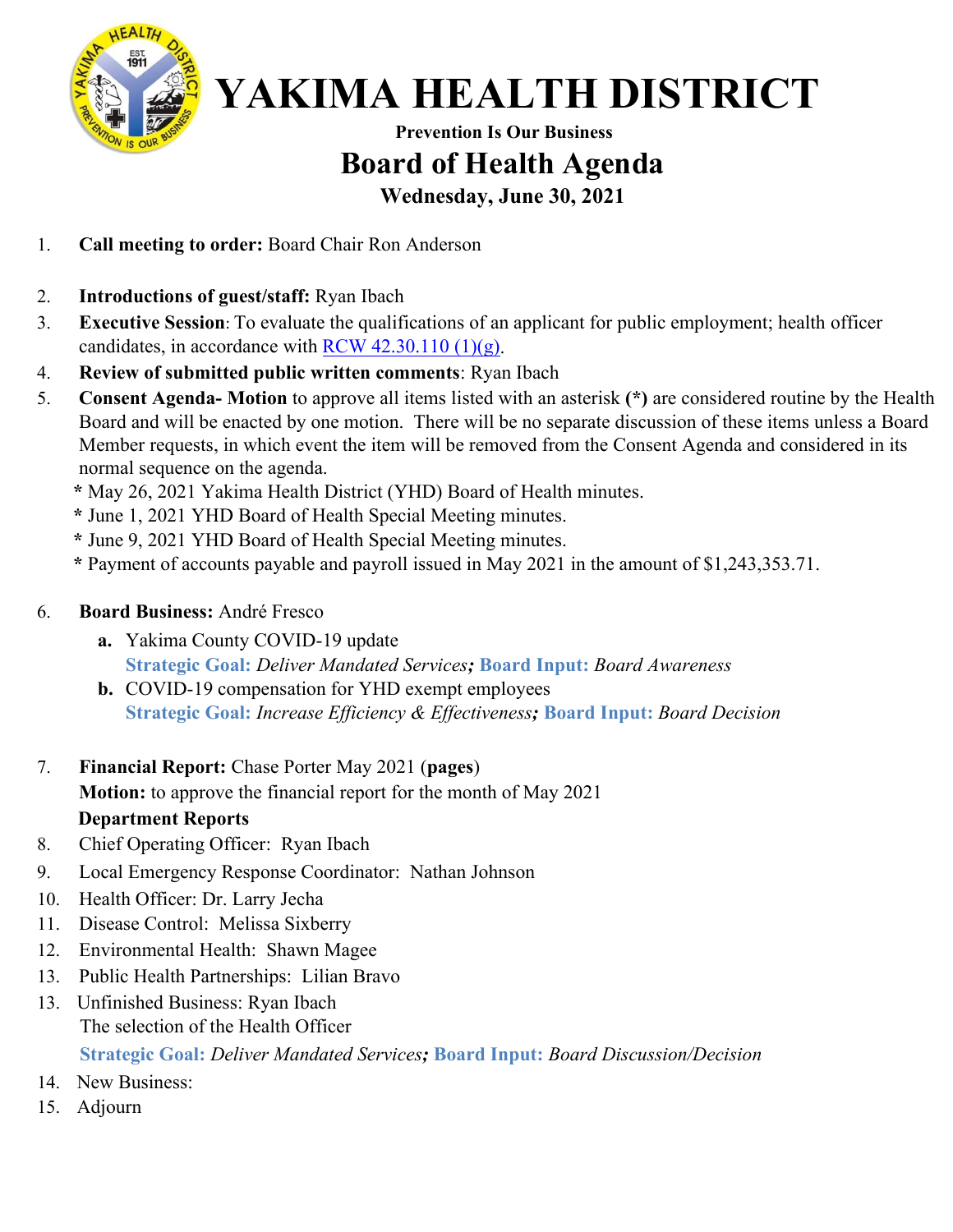

# **YAKIMA HEALTH DISTRICT**<br>Prevention Is Our Business

### **Board of Health Minutes**

Wednesday, May 26, 2021

*NOTE: In accordance with [Proclamation 20-28 by the Governor Amending Proclamation 20-05,](https://www.governor.wa.gov/sites/default/files/proclamations/proc_20-28.13.pdf?utm_medium=email&utm_source=govdelivery) the Board of Health meetings will not be held in-person. This meeting was held virtually using Zoom Webinar software. Additionally, due to this format, members of the public were asked to submit their comments prior to 3:00pm on May 25, 2021.*

*To view the complete Board of Health meeting recording, please go to the [Yakima Health District](https://www.youtube.com/watch?v=kU_szzw_KiQ)  [Youtube channel o](https://www.youtube.com/watch?v=kU_szzw_KiQ)r the [Yakima Health District website.](https://www.yakimacounty.us/1195/Board-of-Health)*

- 1. **Meeting called to order by Board Chair, Ron Anderson, at 8:36 a.m.**
- 2. **Introductions of guests/staff:** Shawn Magee introduced Kait Wolterstorff, new Environmental Health Specialist. Lilian Bravo introduced Carina Gonzalez, who will be the new Public Health Technician for the Public Partnerships department.

#### **Present**

Ron Anderson, Commissioner Dr. Sean Cleary, Citizen Representative Amanda McKinney, Commissioner LaDon Linde, Commissioner Patricia Byers, City Representative Naila Duval, City Representative Dave Atteberry, Citizen Representative

#### **Yakima Health District (YHD) Staff**

 Andre Fresco Wendy Garcia Ryan Ibach Victoria Reyes Chase Porter Jocelyn Castillo Melissa Sixberry David Miller Lilian Bravo Kait Wolterstorff Shawn Magee Carina Gonzalez Dr. Larry Jecha Nathan Johnson James Elliott - YHD Attorney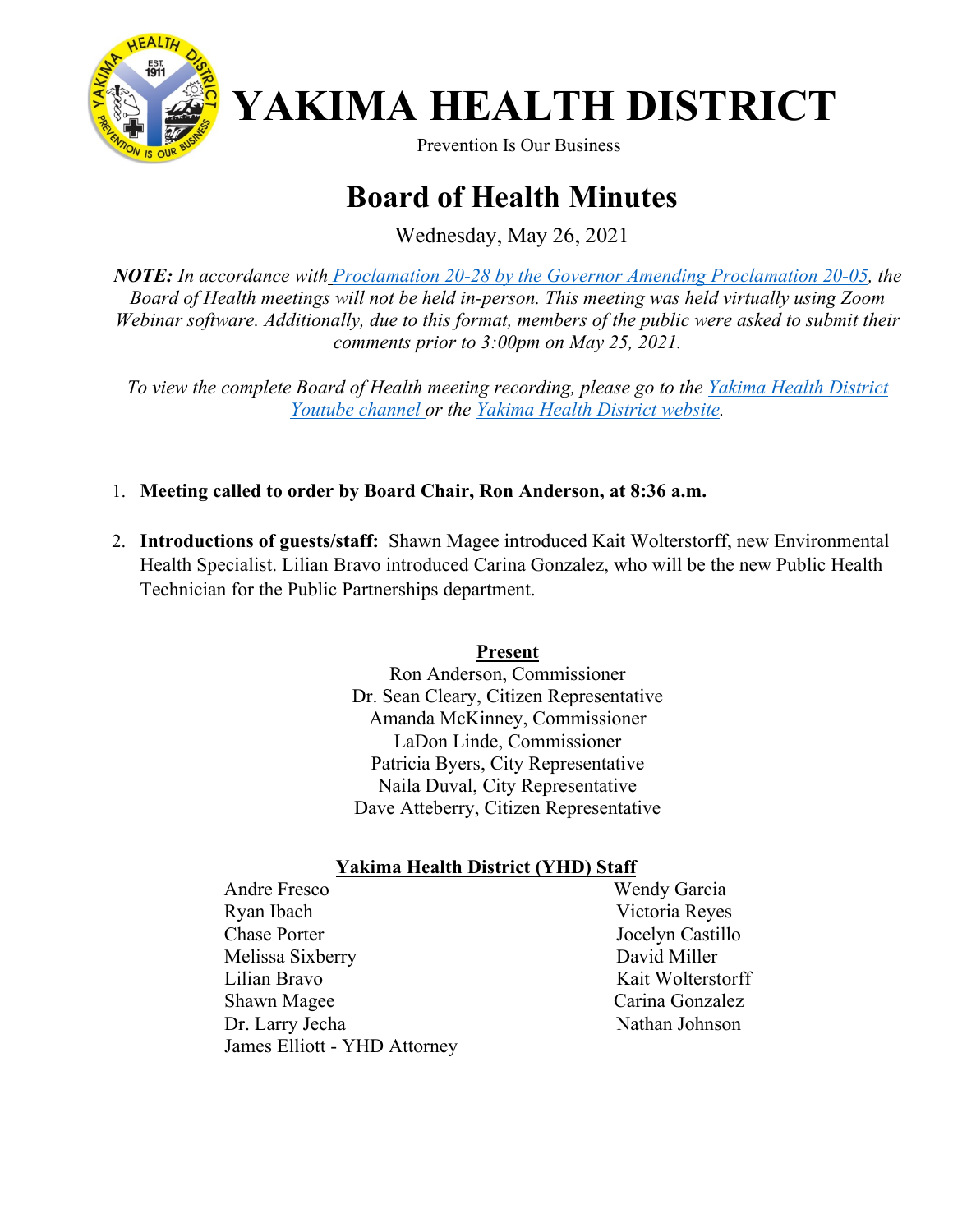

Prevention Is Our Business

3. **Review of Submitted Public Written Comments –** 17 written comments were submitted by members of the public, which were read and summarized by Ryan Ibach. Submitted comments are available upon request..

| 4. CONSENT AGENDA: MOTION Board            | <b>MOVE TO APPROVE: Dave Atteberry</b> |
|--------------------------------------------|----------------------------------------|
| Chair Ron Anderson entertained a motion to | <b>SECOND:</b> Amanda McKinney         |
| approve the May 26, 2021, Yakima Health    | $\checkmark$ Approved                  |
| District Consent Agenda.                   | $\Box$ Declined                        |
|                                            | $\Box$ Amend                           |
|                                            | *All in favor, none opposed.           |
|                                            | The motion passed.                     |

#### **The following items were adopted upon approval of the consent agenda:**

- April 28, 2021 Yakima Health District Board of Health minutes.
- May 12, 2021 Yakima Health District Board of Health Special Meeting minutes.
- Approval of accounts payable and payroll issued in May 2021 in the amount of \$824,164.11. \**Please note that approval of minutes include the recording of the meetings, which are available on the YHD website and YouTube page.*
- 5. **BOARD BUSINESS:** Andre Fresco, Yakima Health District (YHD) Executive Director

#### **Yakima COVID-19 Update**

The Yakima Health District attended the congratulatory closing ceremony for the FEMA Vaccination Site at the St. Fair Grounds. Multiple agencies, members of high authority, and several Board of Health members also attended the event. The event was to thank those all involved who assisted in the distribution of vaccines in Yakima County.

#### **High School Vaccine Competition**

After hearing concerns from Board members regarding the communication distributed to schools for the high school vaccine competition, it was decided to pull the competition. More discussion regarding communication about the vaccine to minors who are eligible, will be reviewed carefully prior to being distributed.

#### *The following items were discussed:*

• *Commissioner McKinney requested communication regarding vaccine to minors be sent to the Board with ample amount of time prior to be published.*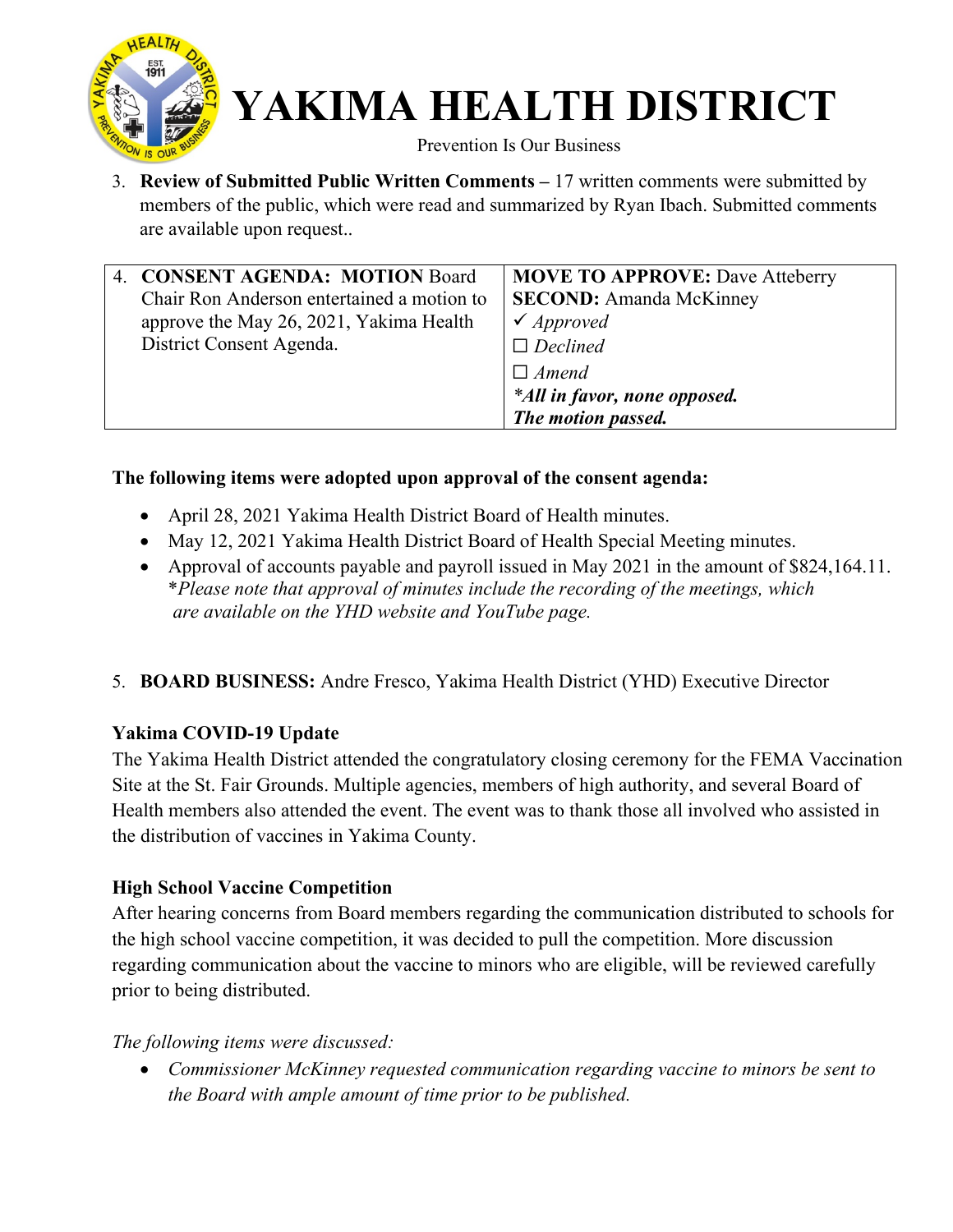

Prevention Is Our Business

- *Concerns regarding the competition.*
- *Alternate options to a competitive approach that could reduce peer pressure.*
- *Personal authority vs Board authority, addressed by James Elliott.*

#### 6. **FINANCIAL REPORT**: Chase Porter, Senior Finance Manager

#### **April 2021 Budget Summary**

We had a monthly gain of excess revenue of approximately \$98K, bringing our loss to approximately \$121K.

#### **April 2021 Revenue and Expenditures**

- Annual budgeted revenues and expenditures are \$7.5M and \$7.6M, respectively.
- Year-to-date budgeted revenue and expenditures are both \$2.5M.
- Year-to-date actual revenue and expenditures are \$3.5M and \$3.6M, respectively.

#### **Program Updates and COVID-19 financials**

The State Auditor's Office (SAO) will conduct an annual audit at the Yakima Health District beginning June  $1<sup>st</sup>$ . A financial audit and an accountability will take place. Financial audits are annual, and the accountability audits are every two years. YHD asked to have the accountability audit as well due to new a financial management system, more electronic filing, and emergency response to the COVID-19 pandemic. Due to the pandemic, YHD is \$1M over budget, so a budget amendment will be needed by summer, early fall. Most expenditures had gone towards COVID-19.

| <b>MOTION:</b> Ron Anderson entertained a motion to       | <b>MOVE TO APPROVE: Ron Anderson</b> |
|-----------------------------------------------------------|--------------------------------------|
| approve the financial report for the month of April 2021. | <b>SECOND: Naila Duval</b>           |
|                                                           | $\checkmark$ Approved                |
|                                                           | $\Box$ Declined                      |
|                                                           | $\Box$ Amend                         |
|                                                           | *All in favor, none opposed.         |
|                                                           | The motion passed.                   |

#### 7. **CHIEF OPERATING OFFICER:** Ryan Ibach

#### **Yakima Health District Lobby**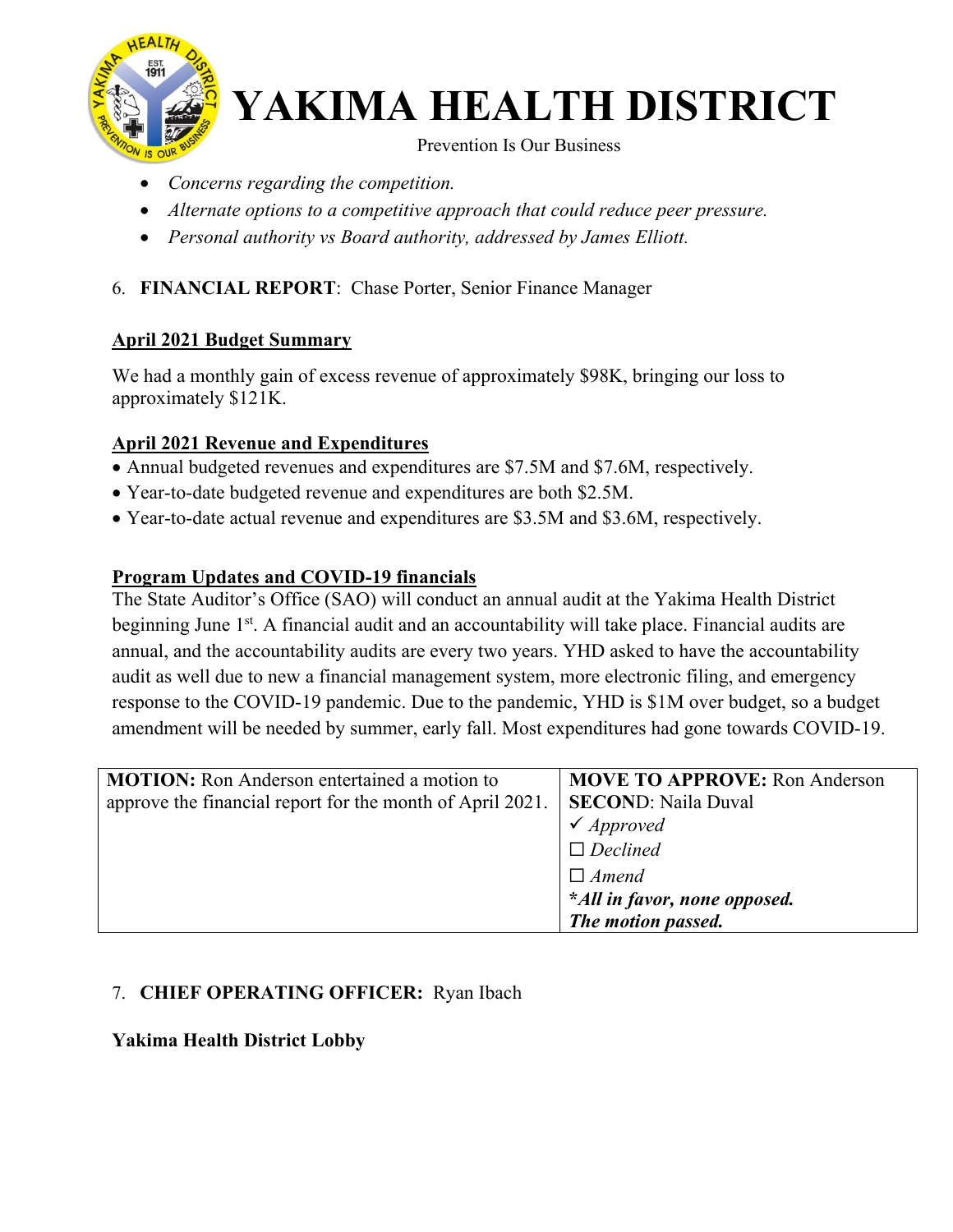

#### Prevention Is Our Business

The Yakima Health District staff are working towards opening the lobby to the public, which has been closed for over a year. In accordance with both the CDC and State Department of Health guidelines, the opening date is expected to be June  $30<sup>th</sup>$ , or sooner.

#### **Health Officer Recruitment Update.**

Dr. Jennifer Maxwell and Dr. Koen Hulshof retracted their applications for the health officer position. The remaining candidates have scheduled interviews, which will be open to the public. A link on the YHD website and social media pages will be available for the public, as well as a media alert. Each interview will be 45-55 minutes long. Interview questions will be sent to the candidates 24 hours before their scheduled interview. The candidate interview questions, scoring matrix, and resumes will be sent to the Board one week before the interviews.

#### 8. **LOCAL EMERGENCY RESPONSE COORDINATOR:** Nathan Johnson

#### **FEMA Mass Vaccination Site Update**

Nathan Johnson thanked Dr. Sean Cleary, Commissioner LaDon Linde, and Mayor Patricia Byers for representing the Board of Health at the FEMA site closing ceremony. Top leadership from FEMA Region 10, State Department of Health, State Emergency Management, and other local partners also attended. Currently 40,351 vaccines have been distributed, and 230 mobile sites have been held. At least 20 organizations and over 300 individuals from private sector, state government, and federal government collaborated in making the mass vaccination site a success. The demobilization of the FEMA site is nearly complete, with Columbia Safety continuing a smaller drive-thru still at the Central Washington State Fair Park. Fixed mobile sites are also being planned. The State Department of Health are working to get data on veterans who received the vaccine on a base, as those are not reported to the State.

#### *The following items were discussed:*

- Costs of the mass vaccination site.
- Proper storage for COVID-19 vaccines.
- Wasted vaccines in Yakima County.
- Vaccine distribution among clinics.
- FEMA using the Yakima mass vaccination site as a model site for other counties.
- The Board asked the Yakima Health District recognized the work of Kathy Kramer, CEO of the Fair Grounds, with a certificate of appreciation.

#### 9. **HEALTH OFFICER**: Dr. Larry Jecha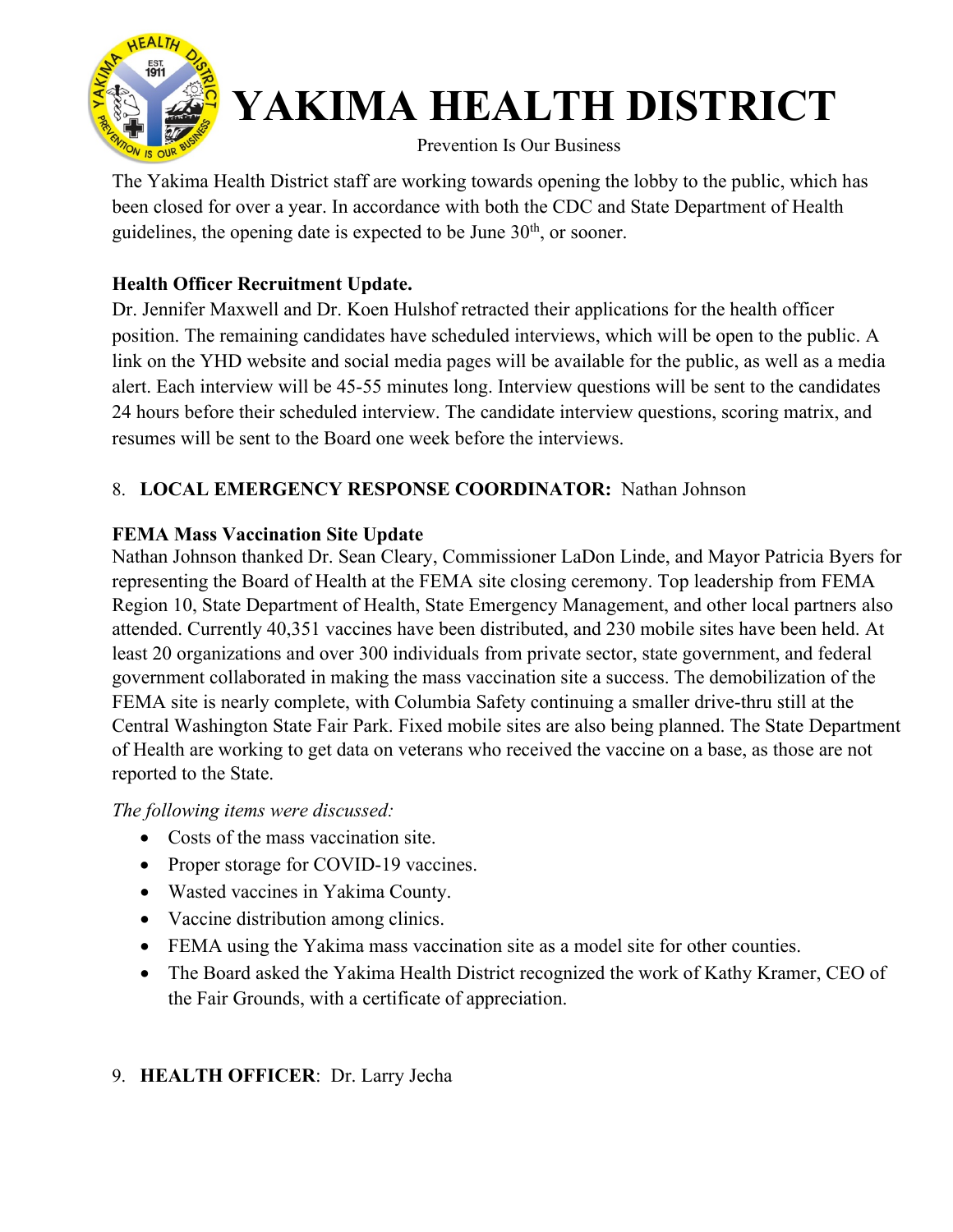

Prevention Is Our Business

#### **COVID-19**

The local mask mandate by previous health officer Dr. Teresa Everson was rescinded by interim health officer Dr. Larry Jecha, and released a statement stating Yakima County is following the CDC and State regulations on mask wearing. Many positive changes continue to occur in the fight against COVID-19, including the announcement from the Governor that the State will be fully open by June 30th. The CDC guidelines stated those fully vaccinated do not need to wear a mask. Cases continue to decline in Yakima County.

#### 10. **DISEASE CONTROL:** Melissa Sixberry

#### **COVID-19**

Melissa Sixberry thanked Dr. Jecha for continuing to help and support the Yakima Health District. One outbreak involving both staff and residents at a long-term care facility occurred, which the Yakima Health District Outbreak Team continues to monitor. Ryan Ibach and Melissa Sixberry continue to work with the outbreak team and school nurses to discuss COVID-19 related questions and concerns. A survey was sent to school nurses, which provided great feedback.

#### *The following items were discussed:*

- *The Mature Minor Doctrine and the process behind it.*
- *The Mask Exemption Form and the process behind it.*
- *Concerns on the process for the mask exemption form.*
- *Commissioner Amanda McKinney requested the form to be readily available on the YHD website.*

#### **Tuberculosis**

Three active cases of tuberculosis are being monitored by YHD staff.

#### **Needle Exchange Program**

 Narcan, treatment for narcotic overdose in an emergency, will be offered weekly during the needle exchange program, instead of bi-weekly.

#### **Goodbye to David Miller**

David Miller, long term public health nurse of the Yakima Health District, will transition to work for the State Department of Health as a tuberculosis expert. Several YHD staff and Board members thanked David for his work and dedication, especially during the COVID-19 pandemic. David Miller spoke briefly about his time at YHD and the work that was accomplished.

#### 11. **ENVIRONMENTAL HEALTH:** Shawn Magee

#### **COVID-19 Update**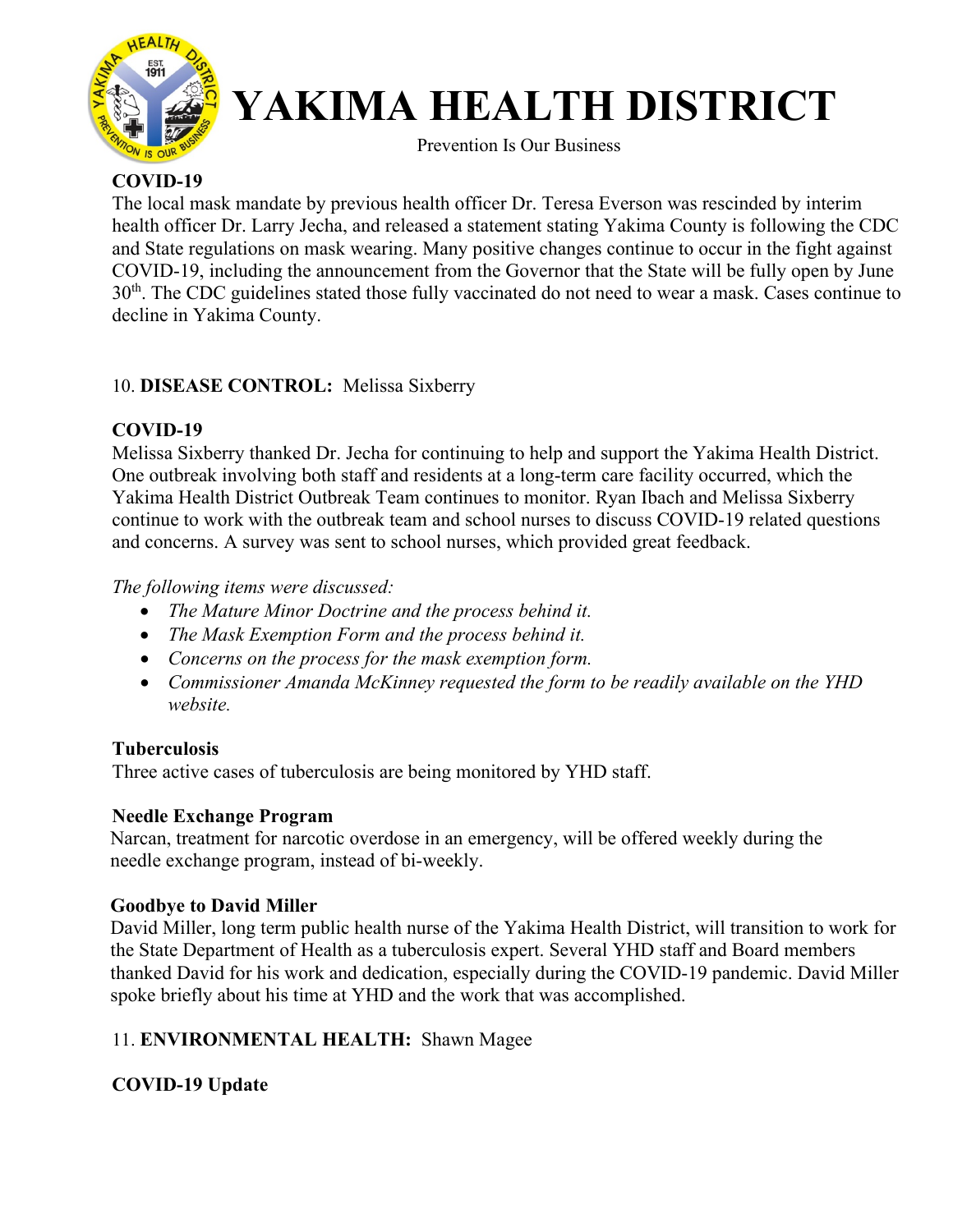

#### Prevention Is Our Business

The Environmental Health team continue to provide new guidance from the CDC and State Department of Health to local business and school, such as updated mask mandates and event/spectator guidance.

#### *The following items were discussed:*

• *The collaboration between the Yakima Health District and YVCOG to distribute information regarding COVID-19 guidelines to elected officials.*

#### **EH Programs**

All programs and services are being conducted for the EH team and are in their busy season. Apart from COVID-19, a lot of work has gone towards food inspections and land development. Weekly meetings with the Building & Planning department from the County have resumed. All EH staff positions are now filled with the addition of Kait Wolterstorff.

#### **Junk Car Removal**

Funding from the Department of Ecology Solid Waste was available for removal of junk cars. A total of 46 vehicles have been removed.

#### 12. **PUBLIC HEALTH PARTNERSHIPS**: Lilian Bravo

#### **Promotoras**

The Promotoras de Salud program reached over 13K individual community members, surpassing their initial goal to reach 4K families. In partnership with WA State Department of Health, Yakima County piloted a Care Coordination Program where individuals were able to get support and education on how to properly quarantine and isolate. This work was recognized by the WA State Department of Health as they are actively working to expand this model in other counties. Dr. Consuelo Rodriguez from Pacific Northwest University was awarded the Betti Thompson Community Health Trailblazer Award by Fred Hutchinson Cancer Research Center and the University of Washington due to her tireless efforts to improve the health of the Hispanic/LatinX community in Yakima Valley. Dr. Rodriguez trained the employees of the Promotoras de Salud program and has worked closely with the Yakima Health District to promote COVID-19 and Vaccine Information in a variety of platforms .

#### **Facebook Live Events**

Over the last six months, YHD has hosted several Facebook live events for the public to answer COVID-19 related questions and concerns. These events reached over 3K individuals. Another one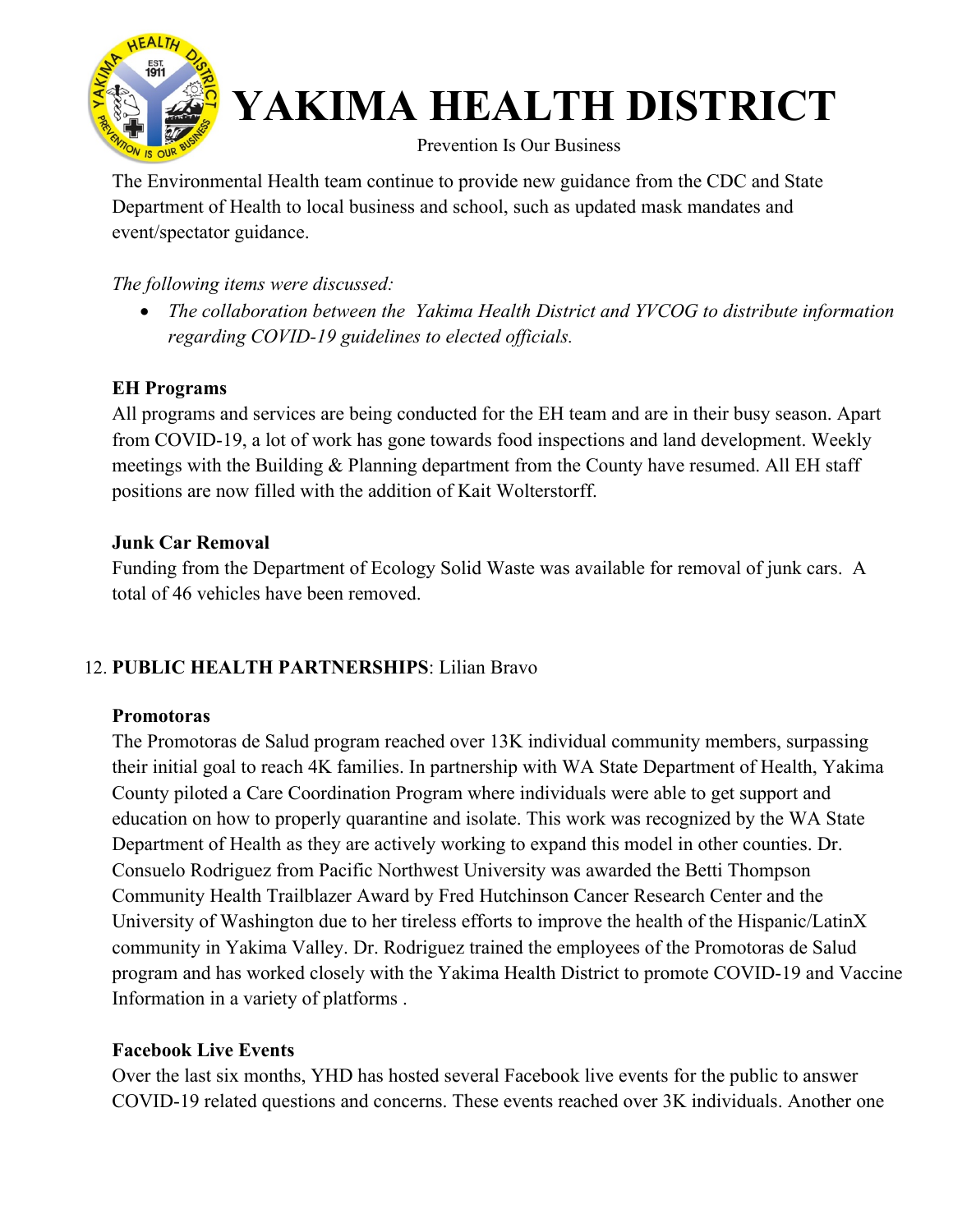

Prevention Is Our Business

will be hosted within the next month in partnership with local pediatricians for parents in the community.

#### 13. **Unfinished Business** - None

#### 14. **New Business:**

**a. Proposed Motion:** Any new business brought up during a Board of Health meeting that is not on the agenda may be discussed at the Board of Health meeting, but action may not be taken until the following Board of Health meeting. – Commissioner Ron Anderson.

| <b>MOVE TO TABLE: Ron Anderson</b> |
|------------------------------------|
| <b>SECOND: Dr. Sean Cleary</b>     |
| $\Box$ Approved                    |
| $\Box$ Declined                    |
| $\Box$ Amend                       |
| $\checkmark$ Tabled                |
| *All in favor, none opposed.       |
| The motion passed.                 |
|                                    |

*The following items were discussed:* 

• *Clarification on the intend of the motion, specifically that the motion is for regular meetings only, not emergency situations.*

*The following items were discussed:* 

- *The oath taken by elected officials on the Board of Health.*
- *Duties and responsibilities of the Board of Health.*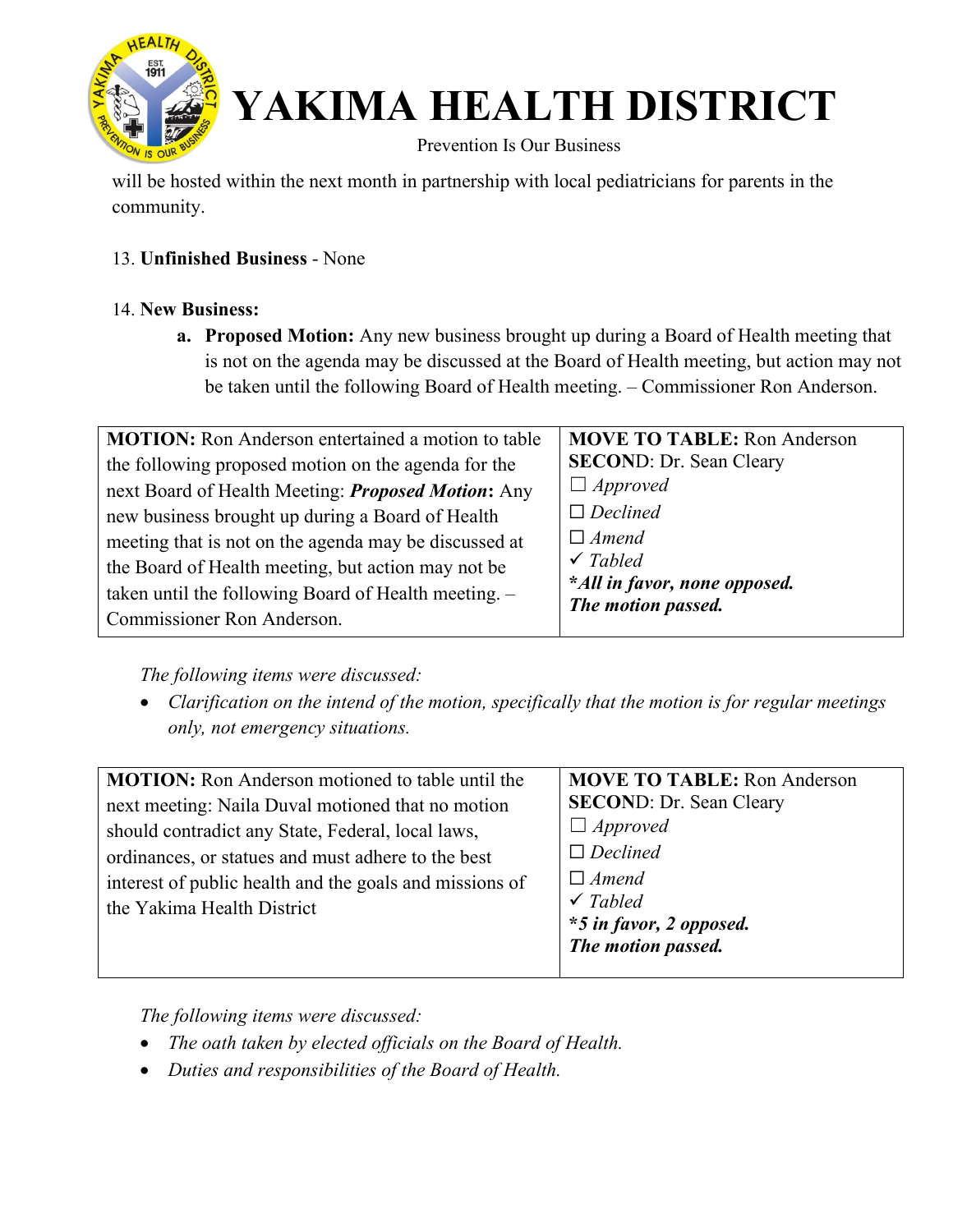

Prevention Is Our Business

- **b. Discussion on promoting vaccines to minors: Commissioner Amanda McKinney. Discussion** - Commissioner McKinney shared her concerns about the vaccine campaign. She requested the health district and Board focus communication efforts be towards education parents on the COVID-19 vaccine. Commissioner LaDon Linde requested to add to the agenda for the next Board of Health meeting regarding discussion on a policy allowing the Board to review special communications prior to being distributed to the public, without limiting YHD staff on daily communications. Several Board members and YHD staff discuss the support, as well as concerns, regarding appropriate messaging for children under 18 years old. Vaccine statistics were also discussed.
- **c.** Dr. Sean Cleary requested to add to the agenda for the next Board of Health meeting the compensation for YHD staff due to the excessive hours worked due to the COVID-19 pandemic.

| <b>MOTION:</b> Naila Duval motioned to table further  | <b>MOVE TO TABLE: Naila Duval</b>        |
|-------------------------------------------------------|------------------------------------------|
| discussion on the mask mandate for children until the | <b>SECOND: Patricia Byers</b>            |
| next Board of Health meeting.                         | $\Box$ Approved<br>$\checkmark$ Declined |
|                                                       |                                          |
|                                                       | $\Box$ Amend                             |
|                                                       | $\Box$ Tabled                            |
|                                                       | *2 in favor, 5 opposed.                  |
|                                                       | The motion did not pass.                 |

**d. Discussion continued on mask mandate for children: Commissioner Amanda McKinney.**

*Discussion -* Commissioner McKinney discussed the recent CDC and State guidance which state those vaccinated do not have to wear a mask, and her concerns regarding children having to wear masks. Several Board members and YHD staff discussed how COVID-19 and masking affects children.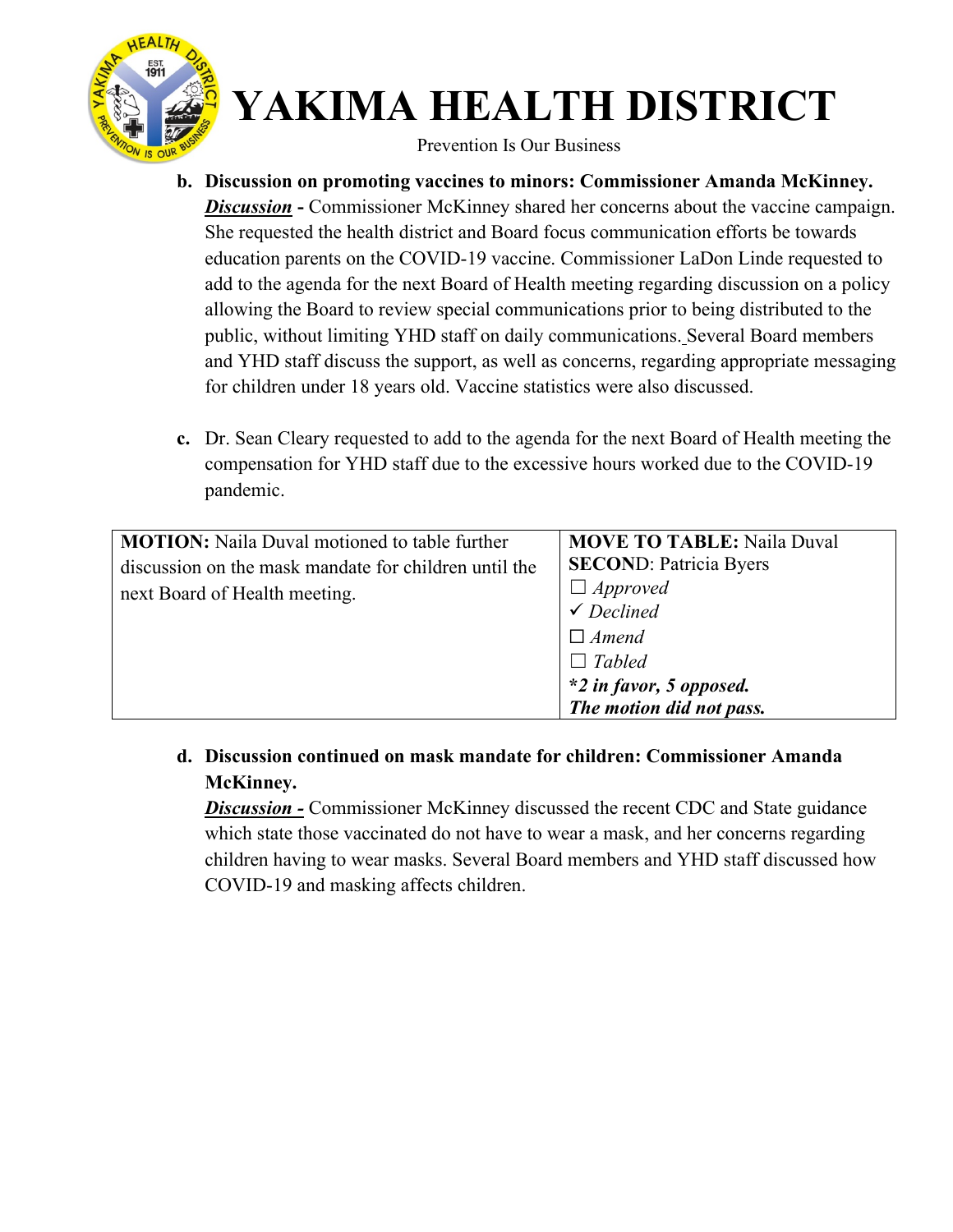

Prevention Is Our Business

| <b>MOTION:</b> Commissioner Amanda McKinney<br><b>MOVE TO APPROVE:</b> Amanda McKinney                                                                                                                                                                                   |  |
|--------------------------------------------------------------------------------------------------------------------------------------------------------------------------------------------------------------------------------------------------------------------------|--|
| <b>SECOND: Dr. Dave Atteberry</b><br>moved to recommend the Health Officer and the<br>$\checkmark$ Approved<br>Board of Health to agree that mask should not be<br>$\Box$ Declined<br>worn by children.<br>$\Box$ Amend<br>*4 in favor, 3 opposed.<br>The motion passed. |  |

*The following items were discussed:* 

- *Dr. Larry Jecha disagreed with the motion and stated the mask mandate will stay.*
- *Reliable sources of information regarding COVID-19.*
- *Mental health in children due to masking.*
- *Concerns regarding making motions that go against the CDC and State guidelines and the current mandate.*

| 15. MOTION: Board Chair Ron Anderson | <b>MOVE TO APPROVE: Dr. Dave Atteberry</b> |
|--------------------------------------|--------------------------------------------|
| adjourned the meeting at 11:18 a.m.  | <b>SECOND: Patricia Byers</b>              |
|                                      | $\checkmark$ Approved                      |
|                                      | $\Box$ Declined                            |
|                                      | $\Box$ Amend                               |
|                                      | *All in favor, none opposed.               |
|                                      | The motion passed.                         |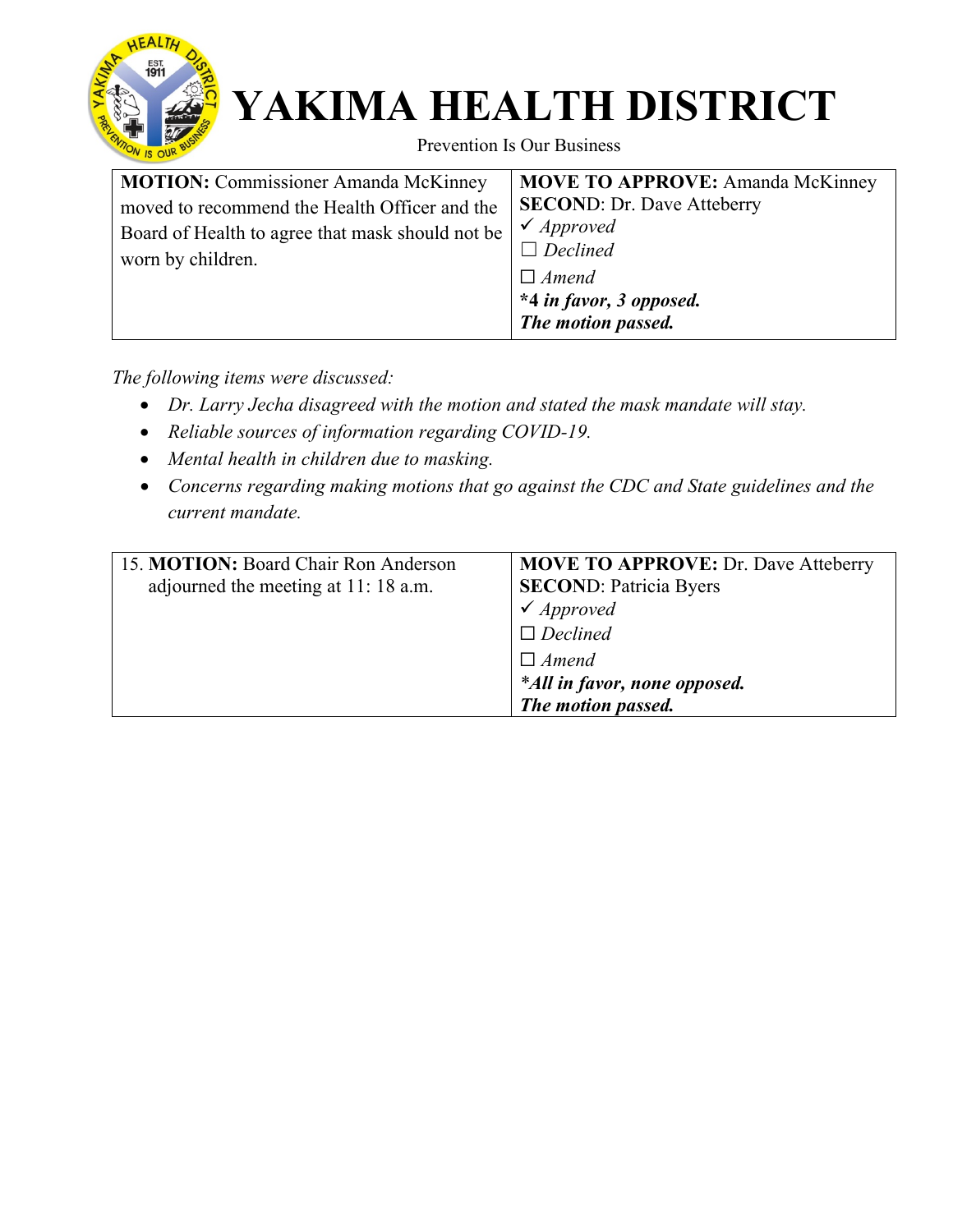

Prevention Is Our Business

### **Board of Health Special Meeting Minutes**

Monday, June 1, 2021

*NOTE: In accordance with [Proclamation 20-28 by the Governor Amending Proclamation 20-05,](https://www.governor.wa.gov/sites/default/files/proclamations/proc_20-28.13.pdf?utm_medium=email&utm_source=govdelivery) the Board of Health meetings will not be held in-person. This meeting was held virtually using Zoom Webinar software and live streamed on the Yakima Health District Facebook page, which is public. No public comments were submitted.*

*To view the complete Board of Health meeting recording, please go to the [Yakima Health District Youtube channel](https://www.youtube.com/watch?v=kU_szzw_KiQ)  or the [Yakima Health District website.](https://www.yakimacounty.us/1195/Board-of-Health)* 

- 1. Meeting called to order by Vice Chair, Sean Cleary, at 12:15 p.m.
- 2. Introductions of guests/staff

#### *Ryan Ibach, Chief Operating Officer, conducted roll call of staff and Board members*

#### Present Absent

Patricia Byers, City Representative Amanda McKinney, Commissioner Naila Duval, City Representative LaDon Linde, Commissioner Dr. Sean Cleary, Citizen Representative

**Yakima Health District Guest/Press (YHD) Staff** Ryan Rogers - KIMA Andre Fresco Ryan Ibach Victoria Reyes James Elliott-YHD Attorney

Dave Atteberry, Citizen Representative Ron Anderson, Board Chair, Commissioner

3. **Executive Session:** To discuss the lawsuits against the Yakima Health District Board of Health in accordance with RCW 42.30.110 (1)(i). The Executive Session began at 12:26 pm and concluded at 1:06 pm.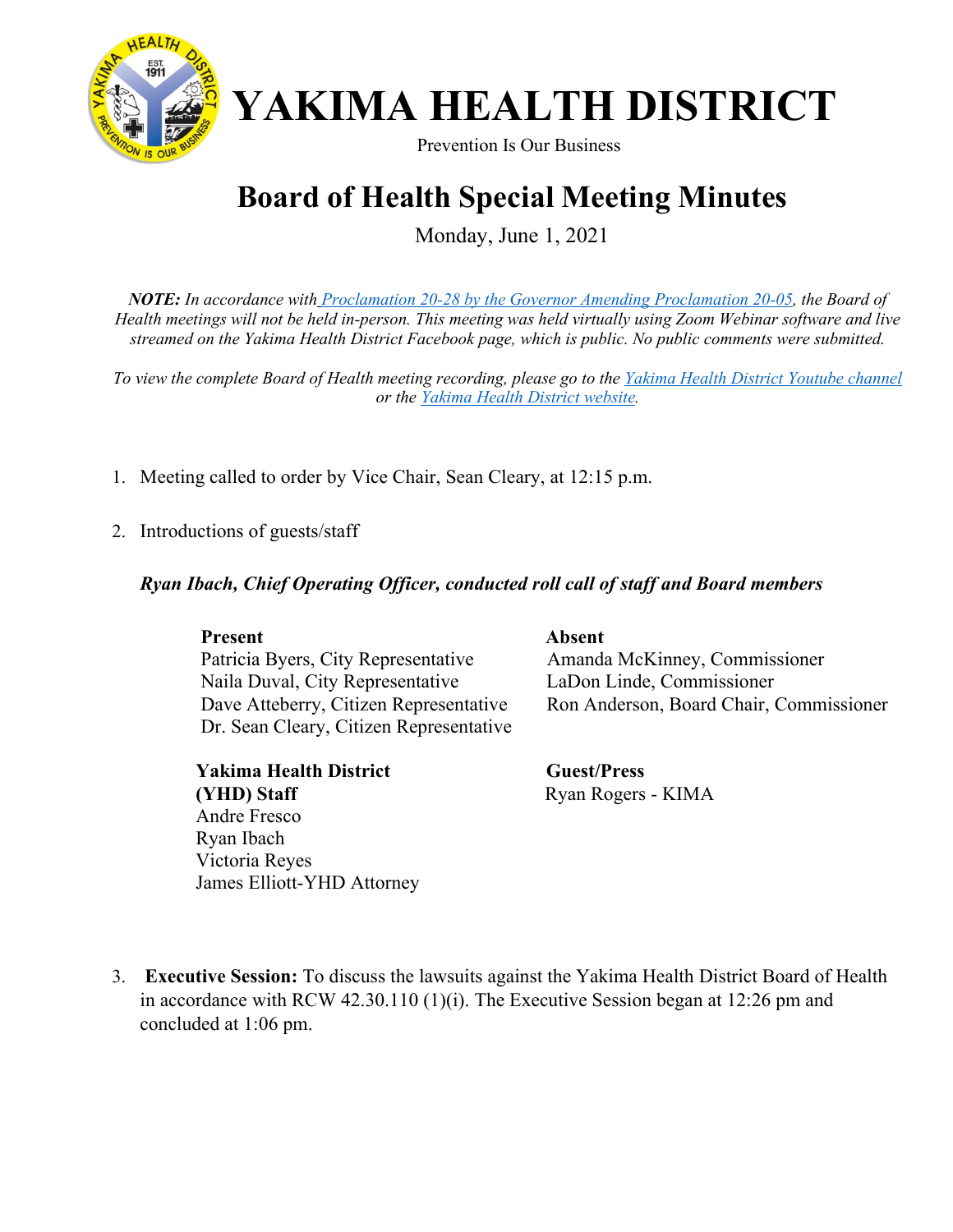

Prevention Is Our Business

| 4. MOTION: Vice Chair Sean Cleary  | <b>MOVE TO APPROVE: Sean Cleary</b> |
|------------------------------------|-------------------------------------|
| adjourned the meeting at 1:08 p.m. | <b>SECOND: Patricia Byers</b>       |
|                                    | $\checkmark$ Approved               |
|                                    | $\Box$ Declined                     |
|                                    | $\Box$ Amend                        |
|                                    | *All if favor, none opposed.        |
|                                    | The motion passed.                  |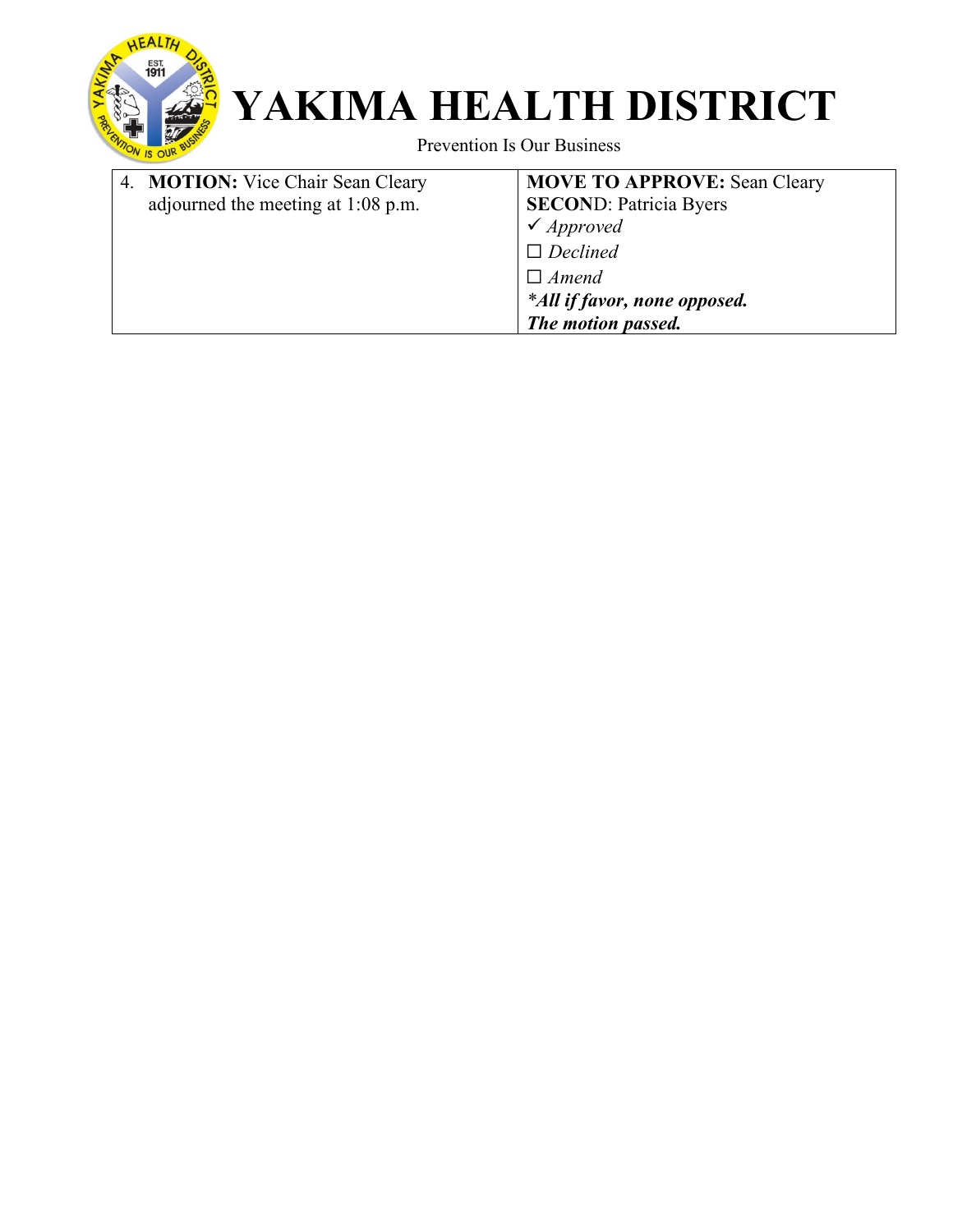

Prevention Is Our Business

### **Board of Health Special Meeting Minutes**

Wednesday, June 9, 2021

*NOTE: In accordance with [Proclamation 20-28 by the Governor Amending Proclamation 20-05,](https://www.governor.wa.gov/sites/default/files/proclamations/proc_20-28.13.pdf?utm_medium=email&utm_source=govdelivery) the Board of Health meetings will not be held in-person. This meeting was held virtually using Zoom Webinar software and live streamed on the Yakima Health District Facebook page, which is public. Additionally, due to this format, members of the public were asked to submit their comments prior to 3:00pm on June 8, 2021.* 

*To view the complete Board of Health meeting recording, please go to the [Yakima Health District Youtube channel](https://www.youtube.com/watch?v=kU_szzw_KiQ)  or the [Yakima Health District website.](https://www.yakimacounty.us/1195/Board-of-Health)* 

1. Meeting called to order by Board Chair, Ron Anderson, at 5:30 p.m.

#### 2. **Introductions of guests/staff**

*Ryan Ibach, Chief Operating Officer, conducted roll call of staff and Board members* 

 **None Absent**

**Present** Ron Anderson, Commissioner Amanda McKinney, Commissioner LaDon Linde, Commissioner Patricia Byers, City Representative Naila Duval, City Representative Dave Atteberry, Citizen Representative Dr. Sean Cleary, Citizen Representative

#### **Present Yakima Health District (YHD) Staff**

 Andre Fresco Ryan Ibach Chase Porter Melissa Sixberry Lilian Bravo Shawn Magee

Nathan Johnson Dr. Larry Jecha Wendy Garcia Victoria Reyes Jocelyn Castillo James Elliott-YHD Attorney

**Due to the high volume of viewers, the Board of Health Special Meeting was live streamed on the Yakima Health District Facebook page.**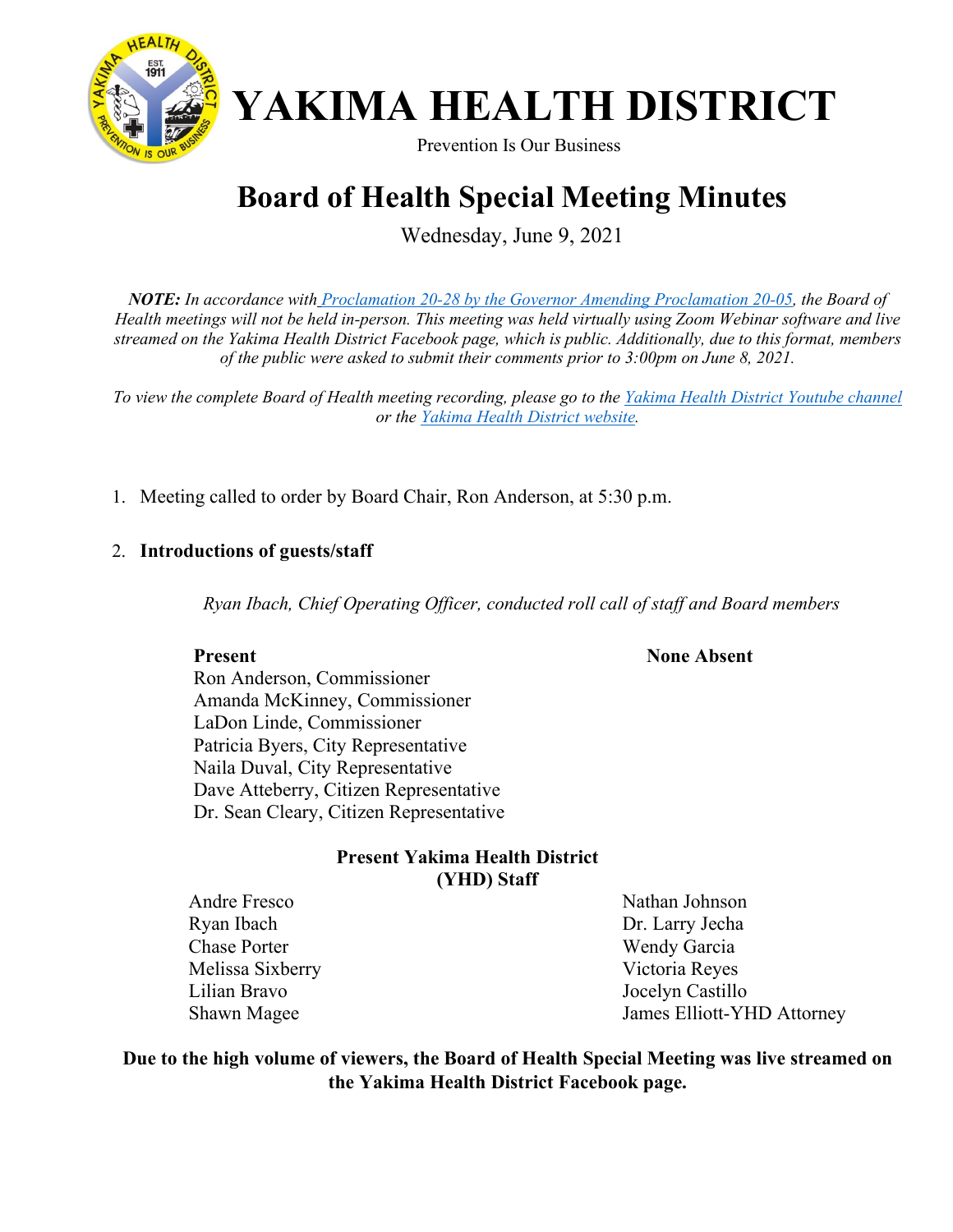

Prevention Is Our Business

3. **Review of Submitted Public Written Comments –** 8 written comments that were submitted by members of the public were read and summarized by Ryan Ibach, Chief Operating Officer. Submitted comments are available upon request.

#### 4. **UNFINISHED BUSINESS:**

#### **a. COVID-19 Compensation for YHD Exempt Employees**

Andre Fresco discussed possible compensation for exempt YHD staff for the additional hours worked due to the COVID-19 emergency response. The State Department of Health has funding that could be used for reimbursing exempt employees for hazardous pay and overtime. Ryan Ibach is working closely with the State Department of Health regarding the specifications. There would be no local cost. If eligible for reimbursement, Mr. Fresco will ask for YHD directors and a number of exempt employees to receive pay for their work dedicated to the COVID-19 response from 1/1/2021- 6/1/2021. YHD staff who are paid hourly were paid overtime for their additional hours worked. Also if eligible, Mr. Fresco will ask the Board members authorization for his own additional hours worked due to the pandemic.

#### *Additional Discussion pertaining to this item included:*

- State Department of Health funding streams that would provide the overtime pay for YHD exempt employees.
- Several Board members asked to ensure the reimbursement stays within legal boundaries and asked YHD attorney James Elliott to be involved in the process.
- Andre Fresco will provide more information at the next Board of Health meeting.

**b. Proposed Motion:** Any new business brought up during a Board of Health meeting that is not on the agenda may be discussed at the Board of Health meeting, but action may not be taken until the following Board of Health meeting. – Commissioner Ron Anderson.

| <b>MOTION:</b> Any new business brought up during | <b>MOVE TO APPROVE: Ron Anderson</b> |
|---------------------------------------------------|--------------------------------------|
| a Board of Health meeting that is not on          | <b>SECOND: Patricia Byers</b>        |
| the agenda may be discussed at the Board of       | $\checkmark$ Approved                |
| Health meeting, but action may not be taken until | $\Box$ Declined                      |
| the following Board of Health meeting.            | $\Box$ Amend                         |
|                                                   | $\Box$ Tabled                        |
|                                                   | *6 in favor, 1 opposed.              |
|                                                   | The motion passed.                   |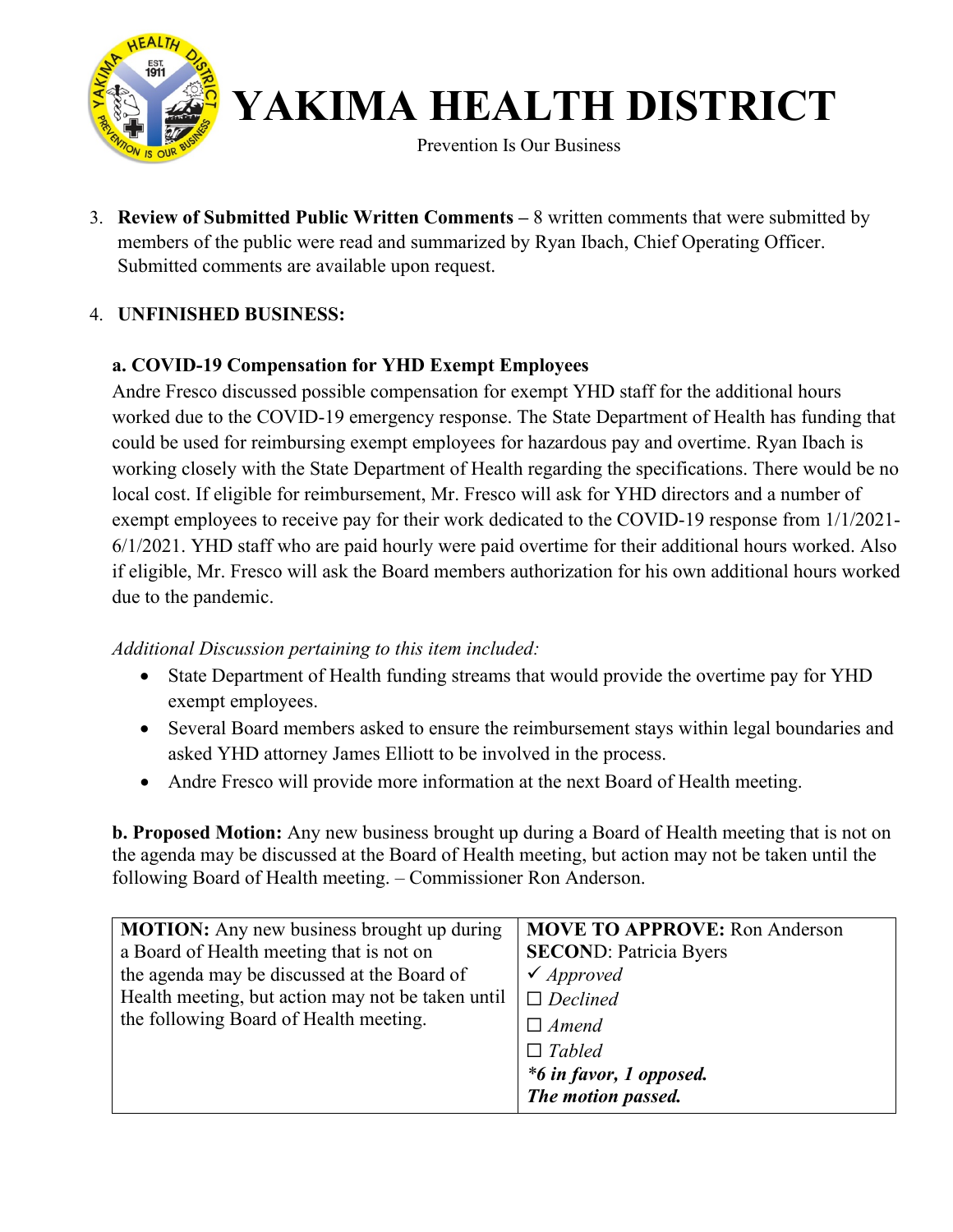

Prevention Is Our Business

Board Chair Ron explained the motion is for normal business purposes. This is to allow the Board, YHD Staff, and the public notice of upcoming agenda items so enough time allows for sound decision making and enough notice for the public of any potential decision making that may occur at the Board of Health meetings.

*Additional discussion pertaining to this item included:* 

- Clear definitions given of what are emergency items and what normal Board business includes.
- YHD Attorney James Elliott relayed there are no specific laws regarding this matter, but he and Patricia Byers explained the City of Yakima Council have a similar rule they follow stating new business will be put on the agenda and action may be taken then.

**c. Proposed Motion** - No motion should contradict any State, Federal, local laws, ordinances, or statues and must adhere to the best interest of public health and the goals and missions of the Yakima Health District – Naila Duval

| <b>MOTION:</b> No motion should contradict any     | <b>MOVE TO APPROVE: Naila Duval</b> |
|----------------------------------------------------|-------------------------------------|
| State, Federal, local laws, ordinances, or statues | <b>SECOND: Sean Cleary</b>          |
| and must adhere to the best interest of public     | $\Box$ Approved                     |
| health and the goals and missions of the Yakima    | $\checkmark$ Declined               |
| Health District.                                   | $\Box$ Amend                        |
|                                                    | $\Box$ Tabled                       |
|                                                    | *3 if favor, 4 opposed.             |
|                                                    | The motion does not pass.           |

Naila Duval stated her concerns regarding motions made by the Board that contradict both State and Federal laws, mandates, regulations, the State Health Officer, and the Local Health Officer. By doing so, she expressed concern that this adds to government mistrust by the public and undermines the public health experts and the Board as a deciding body.

*Additional discussion pertaining to this item included:* 

- Several Board members and YHD staff shared their opinions regarding intent of motions and if those motions are beneficial to the public, regardless of if those motions contradict laws.
- The responsibilities that YHD staff and the Board have regarding abiding by current laws and to the safety of the public.
- Liability and consequences the Board and/or YHD staff may face if it is decided to not follow laws at the State, Federal, and local level.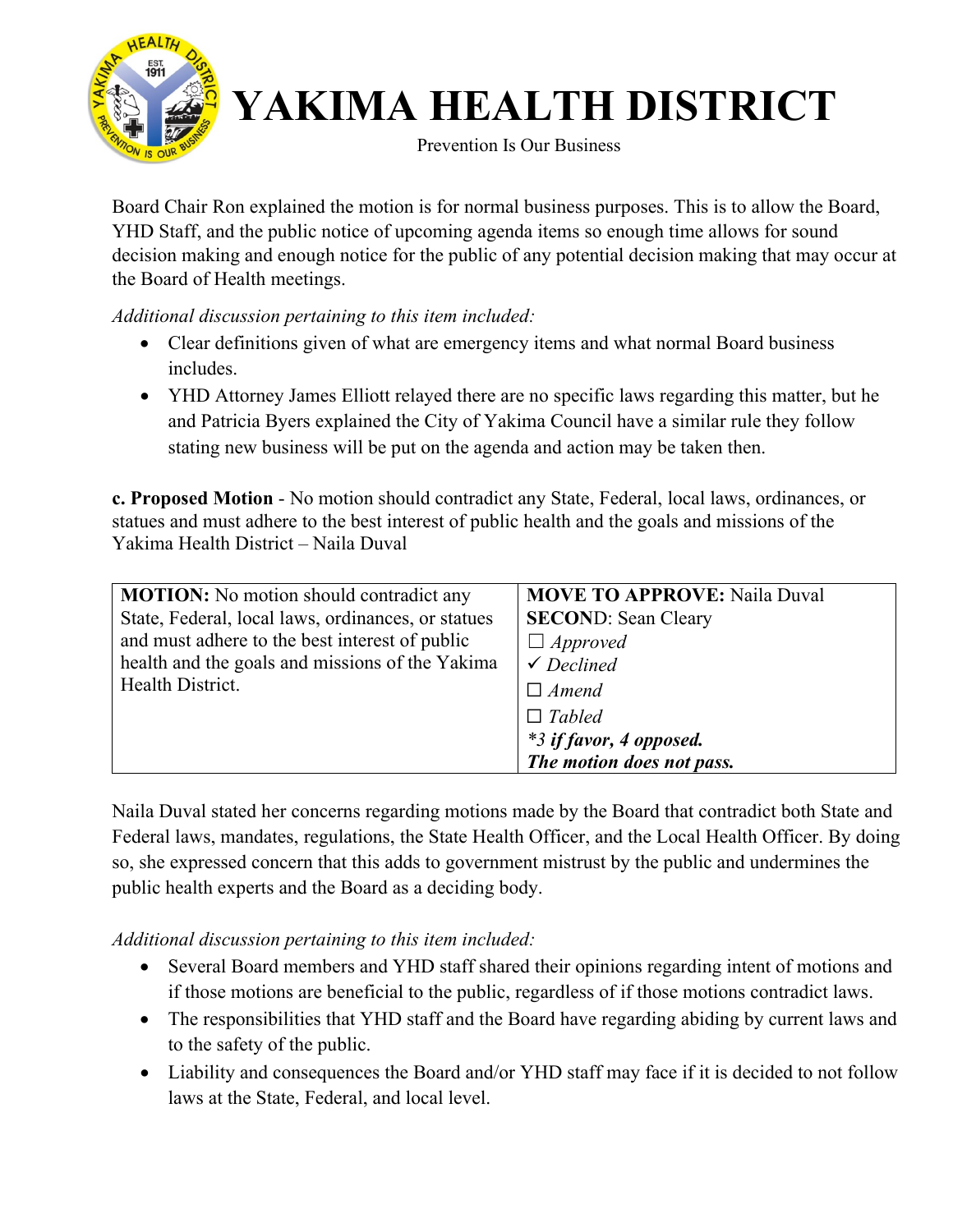

Prevention Is Our Business

#### 5. **NEW BUSINESS:**

**a.** Scheduling Board of Health Special meetings on an as needed basis. – Ron Anderson.

Commissioner Ron Anderson stated the intent for the special meetings originally was to address items that were not part of regular business. He suggested to expand the scheduled times of the monthly morning meetings instead of scheduling special meetings on a regular monthly basis.

#### *Additional discussion pertaining to this item included:*

• After discussion, it was decided to continue the special meetings as long as the emergency order by the Governor is in place.

**b.** Discussion on a policy allowing the Board to review communications towards minors prior to being distributed to the public, without limiting YHD staff on daily communications. -LaDon Linde

Commissioner LaDon Linde stated due to the controversy regarding the high school vaccine competition campaign, it would be best to send communications targeted to minors to the Board prior for review, without limiting the daily functions and work of YHD staff.

#### *Additional discussion pertaining to this item included:*

• After discussion, the Board requested for YHD staff to seek a similar policy that other local health jurisdiction may already have in place.

#### **HEALTH OFFICER UPDATE: Dr. Larry Jecha**

Dr. Larry Jecha shared the case count is at a slight increase, and still at a high level of community spread. He thanked the YHD staff for their hard work. He also shared the main variant in Yakima County is the California variant, and have not been affected by the Delta variant.

#### **CHIEF OPERATING OFFICER: Ryan Ibach**

Ryan Ibach provided the dates and times for the three scheduled health officer interviews. A decision can be made at the June 30, 2021 Board of Health meeting. Discussion can take place in an executive session, but no decisions can be made until the public meeting. The Board interview notes and scoring matrix will be part of the Board of Health packet, as they are public record, which will be available on June 25, 2021.

Andre Fresco discussed the possibility of having himself, Melissa Sixberry, and Ryan Ibach as part of the executive session to represent YHD staff who will work closely with the future health officer and have decades of public health experience.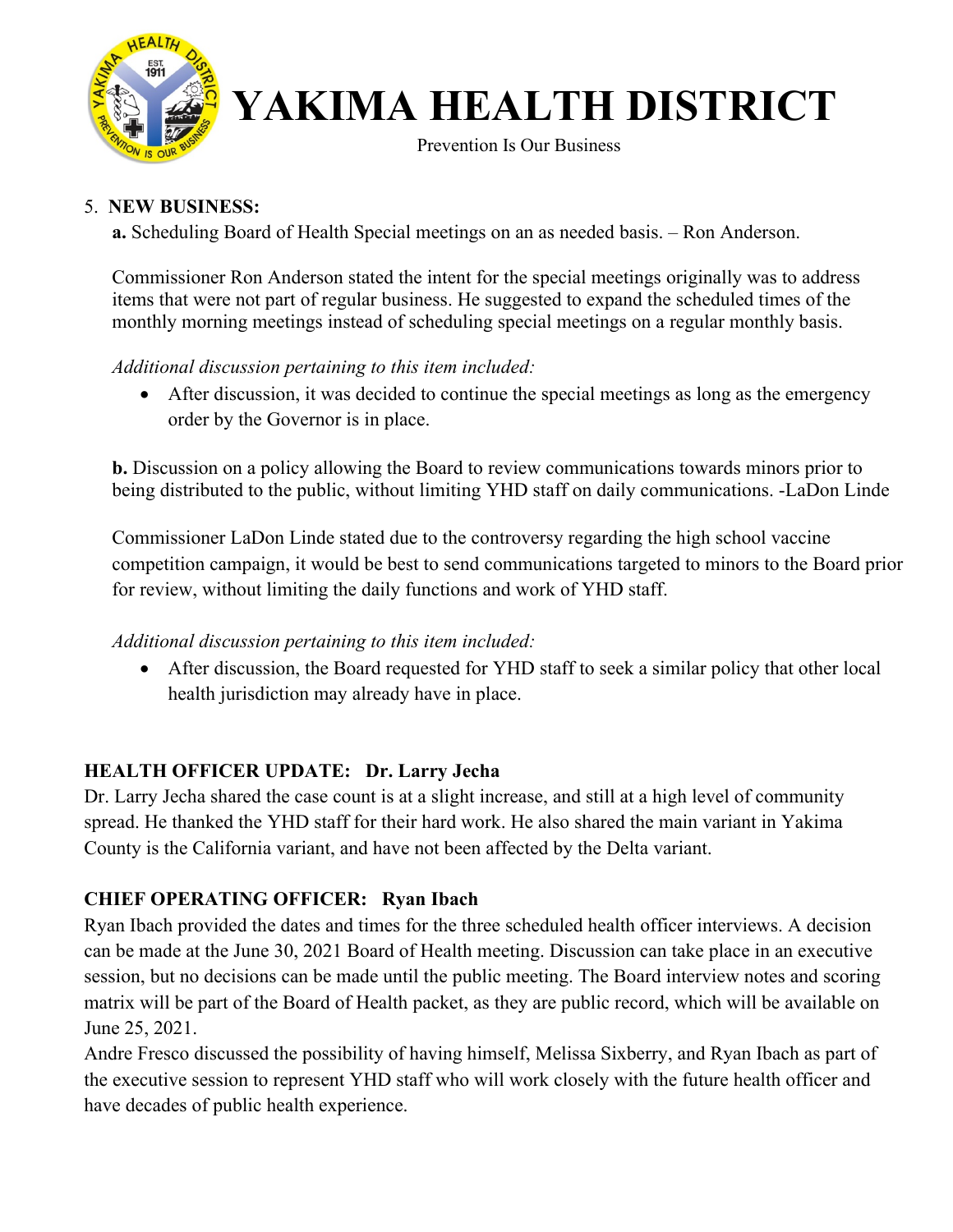

Prevention Is Our Business

*Additional discussion pertaining to this item included:*

• Several Board members and YHD staff discussed the importance of YHD staff to take part in the executive session.

| <b>MOTION:</b> Allow YHD staff participating in the                                                     | <b>MOVE TO APPROVE: Naila Duval</b>      |
|---------------------------------------------------------------------------------------------------------|------------------------------------------|
| health officer interviews (Andre Fresco, Ryan Ibach,                                                    | <b>SECOND: Sean Cleary</b>               |
| and Melissa Sixberry) to provide written comments                                                       | $\checkmark$ Approved                    |
| and to be a part of the first part of the executive                                                     | $\Box$ Declined                          |
| session.                                                                                                | $\Box$ Amend                             |
| *Please note Dr. Dave Atteberry was excluded in the<br>vote as he is a candidate for the health officer | $\Box$ Tabled<br>*6 if favor, 0 opposed. |
| position.                                                                                               | The motion does passed.                  |

| 5. <b>MOTION:</b> Patricia Byers moved to adjourn the<br>meeting at 7:23 p.m. | <b>MOVE TO APPROVE: Patricia Byers</b><br><b>SECOND: Dave Atteberry</b><br>$\checkmark$ Approved |
|-------------------------------------------------------------------------------|--------------------------------------------------------------------------------------------------|
|                                                                               | $\Box$ Declined<br>$\Box$ Amend                                                                  |
|                                                                               | $\Box$ Tabled<br>*All if favor, none opposed.                                                    |
|                                                                               | The motion passed.                                                                               |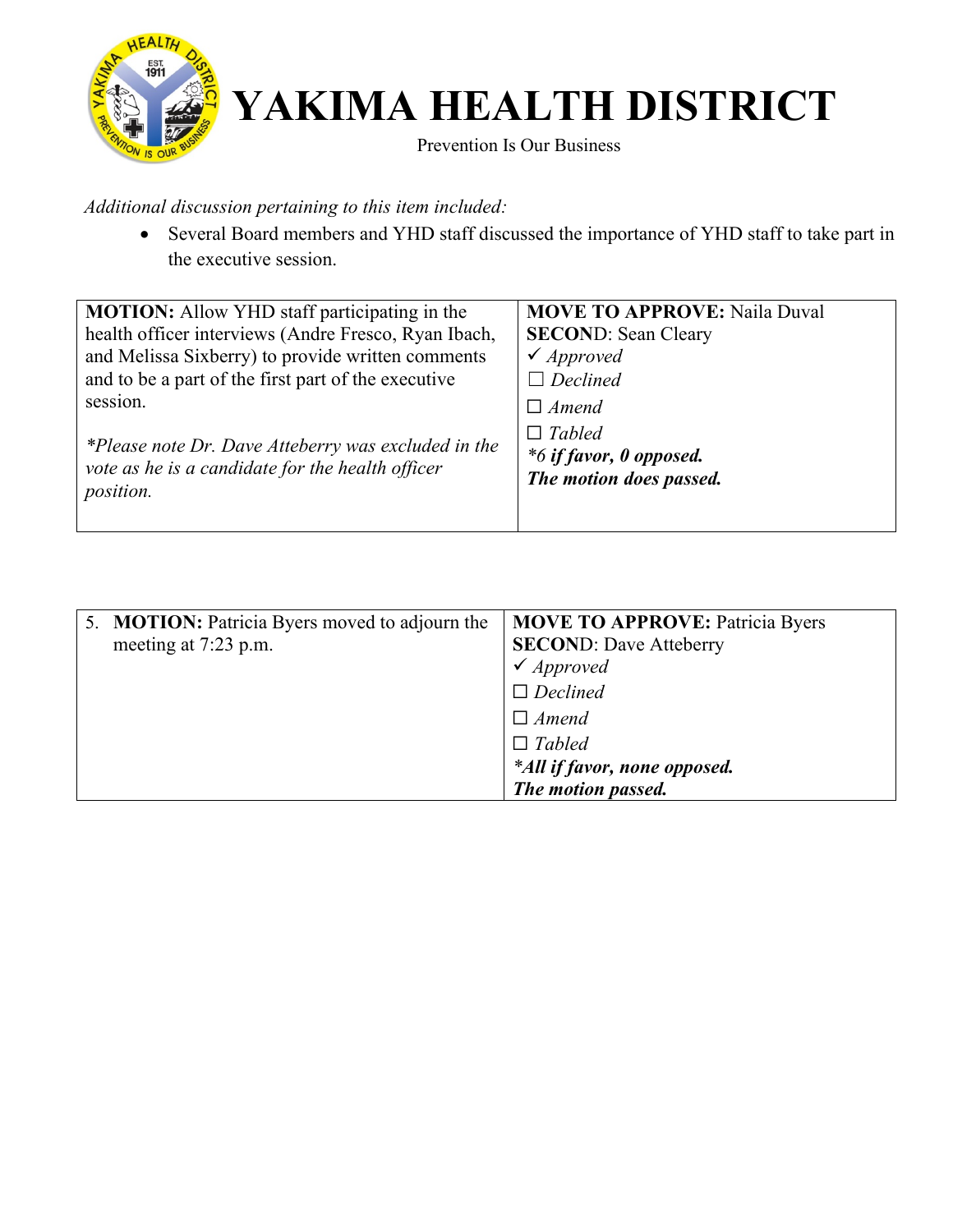#### **YAKIMA HEALTH DISTRICT BOARD OF HEALTH VOUCHERS APPROVAL**

 $\overline{\phantom{0}}$ 

The following vouchers/warrants are approved for payment:

Ē

| Fund 620010 - From General Ledger Report (FMS) |               |                |
|------------------------------------------------|---------------|----------------|
| A/P Batch & Cash Voucher#                      | <b>Amount</b> |                |
| Accounts Payable 5/10/2021                     | \$2,565.05    |                |
| Accounts Payable 5/14/2021                     | \$420,123.53  |                |
| Accounts Payable 5/25/2021                     | \$639.98      |                |
| Accounts Payable 5/28/2021                     | \$594,619.26  |                |
|                                                |               |                |
|                                                |               |                |
|                                                |               |                |
|                                                |               |                |
| Total Claims & Warrants, above                 |               | \$1,017,947.82 |
| Payroll Remittance                             | \$141,256.21  |                |
| Payroll Tax Remittance                         | \$84,149.68   |                |
|                                                |               |                |
|                                                |               |                |
| Total payroll paid this month                  |               |                |
| <b>Total Payroll</b>                           |               | \$225,405.89   |
| <b>TOTAL PAYMENTS</b>                          |               | \$1,243,353.71 |

All of the above preliminary May expenditures are approved for payment in the amount of **\$1,243,353.71** this 30th day of June 2021.

> **\_\_\_\_\_\_\_\_\_\_\_\_\_\_\_\_\_\_\_\_\_\_\_\_\_\_\_\_\_\_\_\_ Board of Health Chair**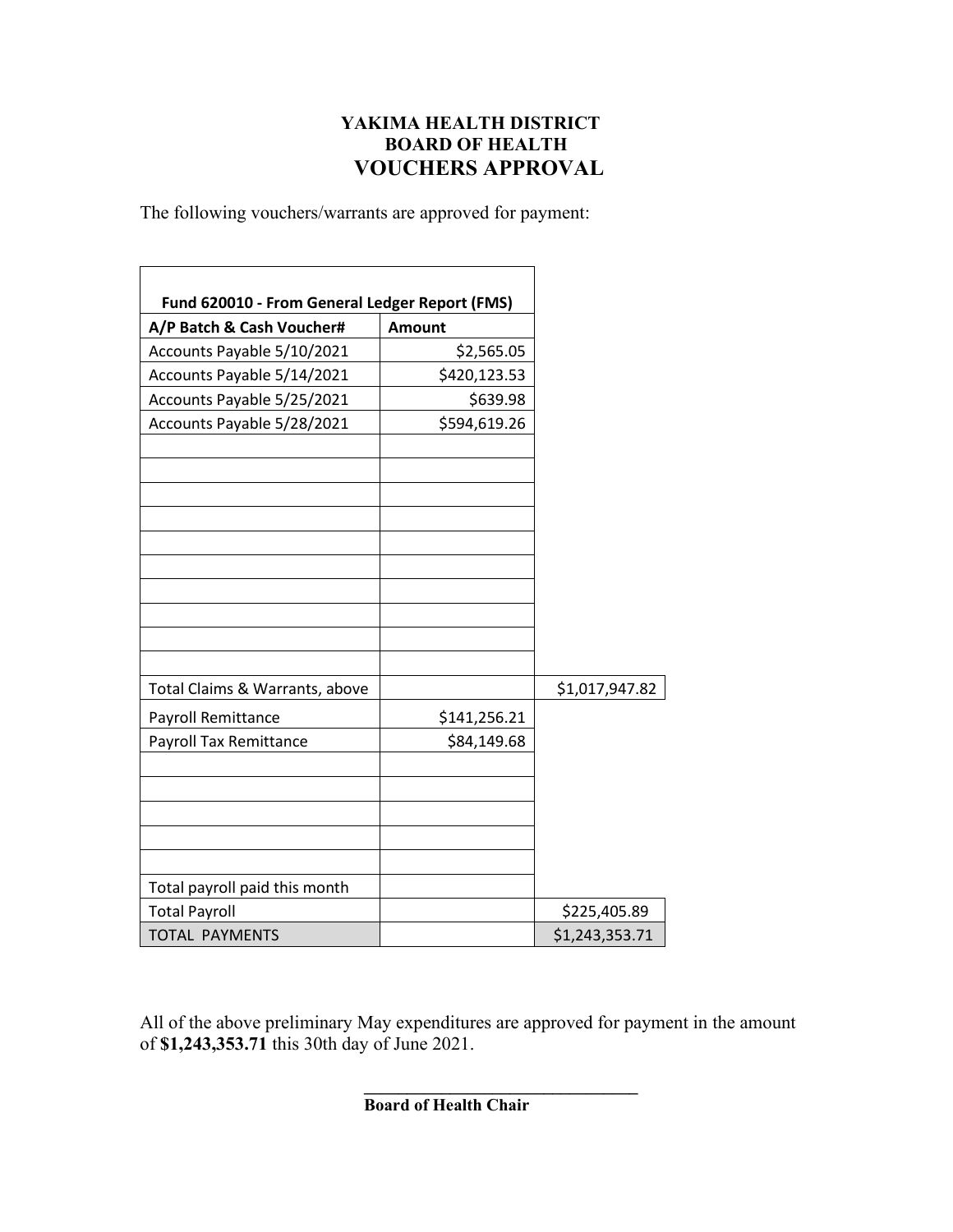

Yakima Health District 1210 Ahtanum Ridge Drive Union Gap, WA 98903 Phone (509) 249-6549 Fax (509) 249-6649

#### **YAKIMA COUNTY HEALTH DISTRICT**

**For the month of May 2021**

#### **REVIEW OF PRELIMINARY FINANCIAL STATEMENTS**

#### **41.67% OF THE BUDGET**

| Year to date: as of April 2021     | Net Income (Loss)        | (121, 333) |
|------------------------------------|--------------------------|------------|
| For the Month of May 2021- ACTUALS | <b>Net Income (Loss)</b> | 23,380     |
| subtotal                           |                          | (97, 953)  |
| <b>Prior period adjustment</b>     |                          | 13,191     |
|                                    |                          |            |
| <b>May 2021</b>                    | <b>Net Income (Loss)</b> | (84, 762)  |

#### **Budget to Actual comparison- Year to date as of 5/31/2021**

|                                                                                             | Revenue                                                 |        | <b>Expenditures</b>                                         |        |
|---------------------------------------------------------------------------------------------|---------------------------------------------------------|--------|-------------------------------------------------------------|--------|
| Fiscal Year 2021 Total Adopted Budget                                                       | 7,520,153                                               |        | 7,561,289                                                   |        |
| <b>Allocated Budget YTD</b>                                                                 | 3, 133, 397                                             |        | 3,150,537                                                   |        |
| Budget % to total adopted budget                                                            | 48.44%                                                  |        | 47.81%                                                      |        |
| Subtotals Actuals                                                                           | 4,702,526                                               | 62.53% | 4,787,539                                                   | 63.32% |
| Actuals - Pass Thru Programs (Indirect Costs)                                               | 0                                                       |        | (251)                                                       | 0.00%  |
| <b>Total Actuals</b>                                                                        | 4,702,526                                               |        | 4,787,288                                                   |        |
| Total actuals % to total adopted budget                                                     | 72.69%                                                  |        | 63.31%                                                      |        |
|                                                                                             |                                                         |        |                                                             |        |
| Actual compared to total adopted budget<br><b>Actual compared to allocated budget - YTD</b> | (2,817,627)<br>1,569,129                                |        | (2,774,001)<br>1,636,751                                    |        |
| As of May 30, 2021                                                                          | Actual Revenue is<br>less than budget by<br>this amount |        | Actual Expenditure is<br>less than budget by<br>this amount |        |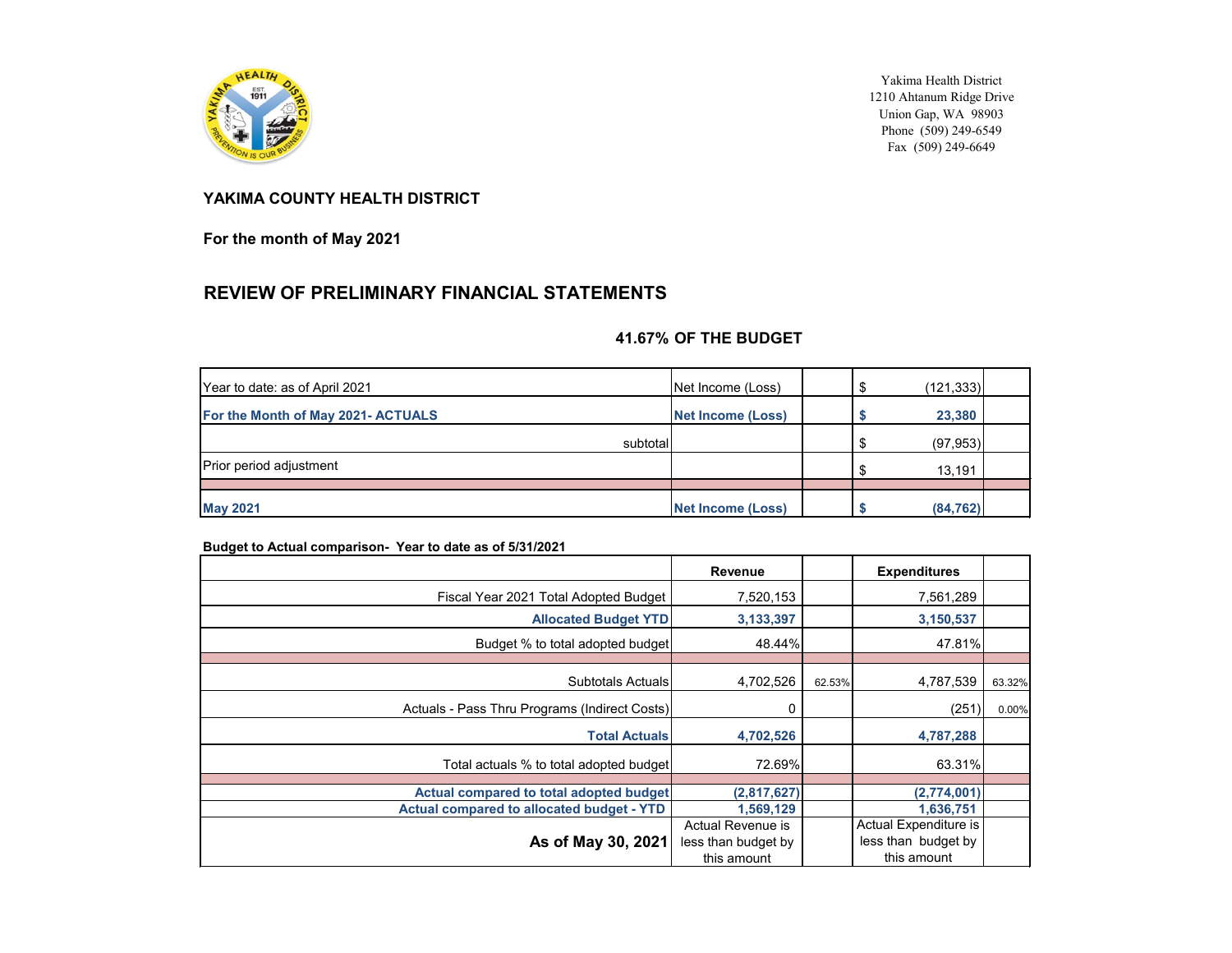

#### **Yakima Health District Income Statement**

| <b>Friday</b><br><b>May 2021</b>        |               | <b>Monthly</b> |                   |               | Year-to-Date  | Year-End          |             |             |  |
|-----------------------------------------|---------------|----------------|-------------------|---------------|---------------|-------------------|-------------|-------------|--|
|                                         |               |                |                   |               |               |                   |             | 8 Mo.'s     |  |
| Revenue                                 | <b>Actual</b> | <b>Budget</b>  | <b>Difference</b> | <b>Actual</b> | <b>Budget</b> | <b>Difference</b> | 2021 Budget | Remaining   |  |
| <b>Public Health Funding</b>            | 87,707        | 87,707         | (0)               | 438,534       | 438,534       | (0)               | 1,052,482   | 613,948     |  |
| <b>Foundational Public Health</b>       |               | 14,166         | (14, 166)         |               | 70,832        | (70, 832)         | 169,996     | 169,996     |  |
| Federal                                 | 761,098       | 150,615        | 610,483           | 2,709,025     | 753,075       | 1,955,950         | 1,807,380   | (901, 645)  |  |
| State                                   | 44,705        | 45,915         | (1,210)           | 130,003       | 229,576       | (99, 573)         | 550,983     | 420,980     |  |
| <b>Yakima County</b>                    | 12,500        | 13,625         | (1, 125)          | 62,500        | 68,125        | (5,625)           | 163,500     | 101,000     |  |
| Fees, Permits Licensing                 | 93,275        | 109,216        | (15, 941)         | 516,630       | 546,082       | (29, 452)         | 1,310,597   | 793,967     |  |
| <b>Developmental Disabilities</b>       | 214,276       | 203,768        | 10,508            | 912,991       | 1,018,840     | (105, 848)        | 2,445,215   | 1,532,224   |  |
| Nongovernmental Contributions           |               |                |                   | 1,000         |               | 1,000             |             | (1,000)     |  |
| Investment Income                       | 6,353         | 1,667          | 4,687             | (68, 675)     | 8,333         | (77,008)          | 20,000      | 88,675      |  |
| Other                                   | 177           |                | 177               | 519           |               | 519               |             | (519)       |  |
| <b>Total Revenue</b>                    | 1,220,092     | 626,679        | 593,413           |               | 3,133,397     |                   | 7,520,153   | 2,817,627   |  |
|                                         |               |                |                   | 4,702,526     |               | 1,569,129         |             |             |  |
| <b>Expenses</b>                         |               |                |                   |               |               |                   |             |             |  |
| Salaries & Wages                        | 212,785       | 183,015        | 29,771            | 942,150       | 915,074       | 27,076            | 2,196,178   | 1,254,028   |  |
| <b>Benefits-Direct</b>                  | 76,613        | 71,766         | 4,847             | 408,001       | 358,830       | 49,171            | 861,192     | 453,191     |  |
| Payroll Expense                         | 289,399       | 254,781        | 34,618            | 1,350,151     | 1,273,904     | 76,247            | 3,057,370   | 1,707,219   |  |
| <b>Enhanced Program</b>                 | 2,000         | 41,667         | (39,667)          | 2,000         | 208,333       | (206, 333)        | 500,000     | 498,000     |  |
| Advertising/Promotional                 | 83,732        | 13,384         | 70,348            | 148,037       | 66,920        | 81,116            | 160,609     | 12,572      |  |
| <b>BOH Meeting Supplies</b>             |               | 83             | (83)              |               | 417           | (417)             | 1,000       | 1,000       |  |
| <b>Computer Expense</b>                 | 6,763         | 458            | 6,304             | 10,550        | 2,292         | 8,259             | 5,500       | (5,050)     |  |
| Copies & Printing                       | 5,013         | 2,213          | 2,801             | 9,974         | 11,063        | (1,089)           | 26,550      | 16,576      |  |
| <b>Employee Recognition</b>             |               | 267            | (267)             |               | 1,333         | (1, 333)          | 3,200       | 3,200       |  |
| <b>Janitorial Services</b>              | 2,022         | 2,667          | (645)             | 9,229         | 13,333        | (4, 105)          | 32,000      | 22,771      |  |
| Janitorial Supplies                     |               | 233            | (233)             | 666           | 1,167         | (501)             | 2,800       | 2,134       |  |
| <b>Membership Dues</b>                  | 105,695       | 2,335          | 103,359           | 111,979       | 11,677        | 100,302           | 28,025      | (83, 954)   |  |
| <b>Office Supplies</b>                  | 824           | 977            | (153)             | 14,057        | 4,885         | 9,171             | 11,725      | (2, 332)    |  |
| <b>Operating Supplies</b>               | 841           | 1,150          | (309)             | 23,311        | 5,750         | 17,561            | 13,800      | (9,511)     |  |
| Postage                                 | 558           | 1,000          | (442)             | 8,514         | 5,002         | 3,512             | 12,005      | 3,491       |  |
| Telephone                               | 7,075         | 2,662          | 4,413             | 17,179        | 13,310        | 3,869             | 31,945      | 14,766      |  |
| Professional Services - Accounting      | 550           | 2,933          | (2, 383)          | 550           | 14,667        | (14, 117)         | 35,200      | 34,650      |  |
| Professional Services - County Indirect |               | 2,143          | (2, 143)          |               | 10,713        | (10, 713)         | 25,710      | 25,710      |  |
| Professional Services - Health Officer  |               | 13,208         | (13,208)          |               | 66,042        | (66, 042)         | 158,500     | 158,500     |  |
| Professional Services - Legal           | 31,550        | 9,404          | 22,146            | 102,452       | 47,021        | 55,431            | 112,850     | 10,398      |  |
| Professional Services - Technology      | 16,446        | 15,312         | 1,134             | 82,228        | 76,559        | 5,669             | 183,741     | 101,513     |  |
| Professional Services - Other           | 329,896       | 10,987         | 318,909           | 1,502,819     | 54,934        | 1,447,885         | 131,841     | (1,370,978) |  |
| Provider Serv-Medical (Fed)             | 42,857        | 30,052         | 12,806            | 135,246       | 150,259       | (15,013)          | 360,621     | 225,375     |  |
| Provider Serv-Medical (State)           | 15,649        | 7,197          | 8,452             | 50,798        | 35,985        | 14,813            | 86,364      | 35,566      |  |
| Provider Services - DD                  | 197,869       | 186,166        | 11,703            | 829,495       | 930,830       | (101, 335)        | 2,233,992   | 1,404,497   |  |
| <b>Contracted Services</b>              | 219           | 3,194          | (2, 975)          | 17,192        | 15,971        | 1,221             | 38,330      | 21,138      |  |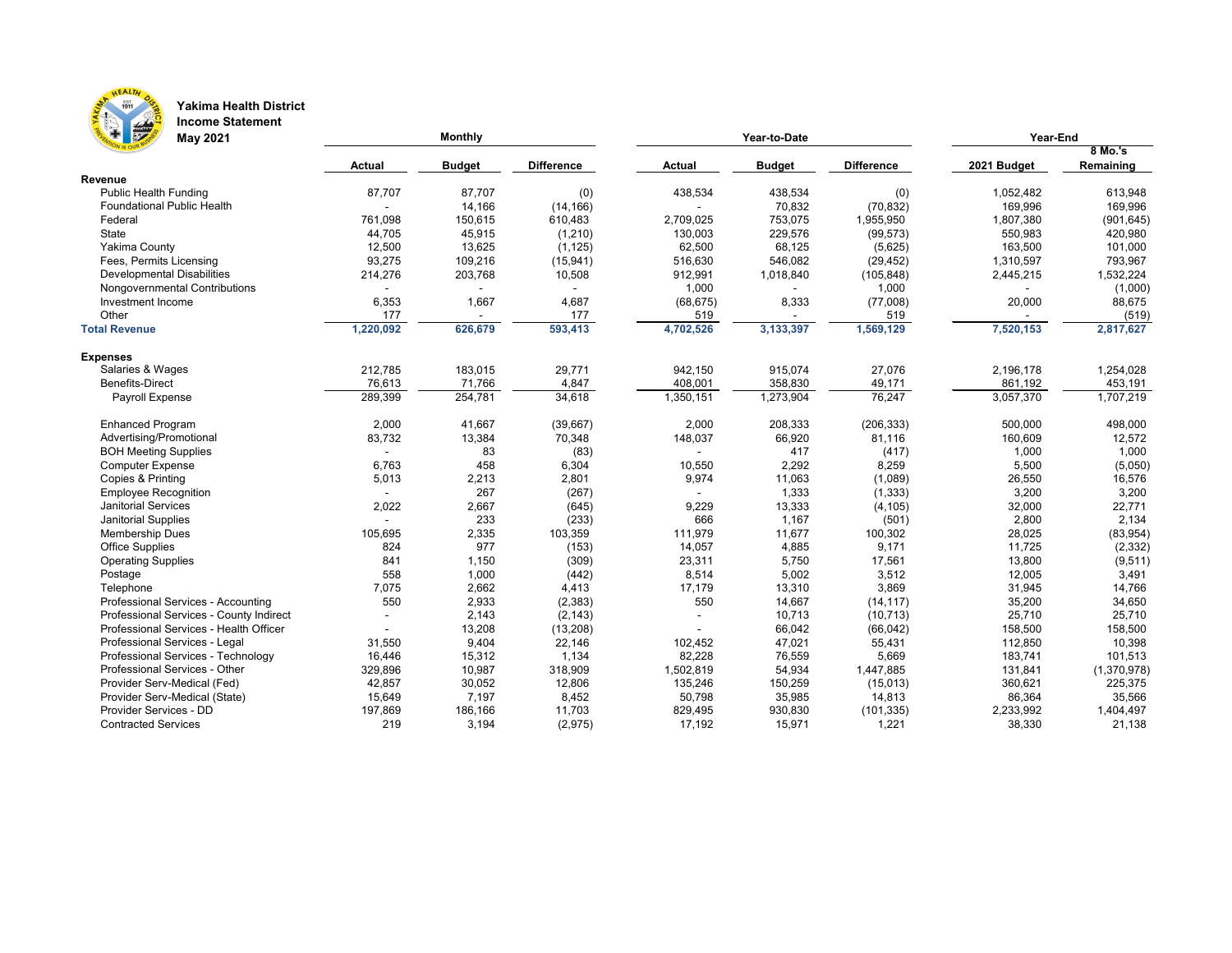

#### **Yakima Health District Income Statement**

| <b>F</b><br><b>May 2021</b>                  |               | <b>Monthly</b> |                              |               | Year-to-Date  |                          | Year-End    |            |  |  |
|----------------------------------------------|---------------|----------------|------------------------------|---------------|---------------|--------------------------|-------------|------------|--|--|
|                                              |               |                |                              |               |               |                          |             | 8 Mo.'s    |  |  |
|                                              | <b>Actual</b> | <b>Budget</b>  | <b>Difference</b>            | <b>Actual</b> | <b>Budget</b> | <b>Difference</b>        | 2021 Budget | Remaining  |  |  |
| <b>Expenses (Cont.)</b>                      |               |                |                              |               |               |                          |             |            |  |  |
| Temp Worker                                  |               | $\blacksquare$ | $\qquad \qquad \blacksquare$ |               |               | $\overline{\phantom{a}}$ | ۰.          |            |  |  |
| <b>Client's Related Expenses</b>             | 14,054        | 42             | 14,013                       | 14,054        | 208           | 13,846                   | 500         | (13, 554)  |  |  |
| <b>Interpreting Services</b>                 |               | 21             | (21)                         | 2,793         | 104           | 2,688                    | 250         | (2, 543)   |  |  |
| Laboratory & Pharmacy Supplies               | 15,188        | 413            | 14,775                       | 29,208        | 2,063         | 27,146                   | 4,950       | (24, 258)  |  |  |
| <b>Bank Fees</b>                             |               | 75             | (75)                         |               | 375           | (375)                    | 900         | 900        |  |  |
| Fuel                                         | 749           | 1,967          | (1, 218)                     | 3,366         | 9,835         | (6, 469)                 | 23,604      | 20,238     |  |  |
| Insurance                                    | 4,286         | 3,805          | 481                          | 21,428        | 19,024        | 2,403                    | 45,658      | 24,230     |  |  |
| Miscellaneous                                | 130           | 416            | (286)                        | 4,797         | 2,081         | 2,717                    | 4,994       | 197        |  |  |
| <b>Operating Rental &amp; Leases</b>         | 14,562        | 6,832          | 7,730                        | 255,282       | 34,162        | 221,119                  | 81,989      | (173, 293) |  |  |
| <b>Rent Storage</b>                          | 202           | 210            | (8)                          | 1,011         | 1,051         | (41)                     | 2,523       | 1,512      |  |  |
| Repair & Maintenance (Car/Bldg.)             | 661           | 1,383          | (722)                        | 3,866         | 6,917         | (3,050)                  | 16,600      | 12,734     |  |  |
| Small Tools & Equip/Asset Repl.              | 8,448         | 517            | 7,932                        | 31,150        | 2,583         | 28,566                   | 6,200       | (24, 950)  |  |  |
| Training                                     |               | 1,033          | (1,033)                      | 5,767         | 5,167         | 601                      | 12,400      | 6,633      |  |  |
| Travel                                       | 3,205         | 13,663         | (10, 458)                    | 8,944         | 68,317        | (59, 372)                | 163,960     | 155,016    |  |  |
| <b>Utilities</b>                             | 3,199         | 2,090          | 1,110                        | 9,261         | 10,448        | (1, 186)                 | 25,074      | 15,813     |  |  |
| Close Out Indirect Program                   | (6, 182)      | (5,983)        | (198)                        | (26, 988)     | (29, 917)     | 2,929                    | (71, 800)   | (44, 812)  |  |  |
| Less Pass-Through Expenses                   | (749)         | (849)          | 101                          | (3,077)       | (4, 246)      | 1,170                    | (10, 191)   | (7, 114)   |  |  |
| <b>Total Expenses</b>                        | 1,196,712     | 630,107        | 566,605                      | 4,787,288     | 3,150,537     | 1,636,751                | 7,561,289   | 2,774,001  |  |  |
| <b>Current Year Excess/(Loss on) Revenue</b> | 23,380        | (3, 428)       | 26,808                       | (84, 762)     | (17, 140)     | (67, 622)                | (41, 137)   | 43,625     |  |  |
| <b>COVID 2020 State Funding</b>              |               |                |                              | 309,737       | 309,737       |                          |             |            |  |  |
| <b>Excess/(Loss on) Revenue</b>              | 23,380        | (3, 428)       | 26,808                       | 224,975       | 292,597       | (67, 622)                |             |            |  |  |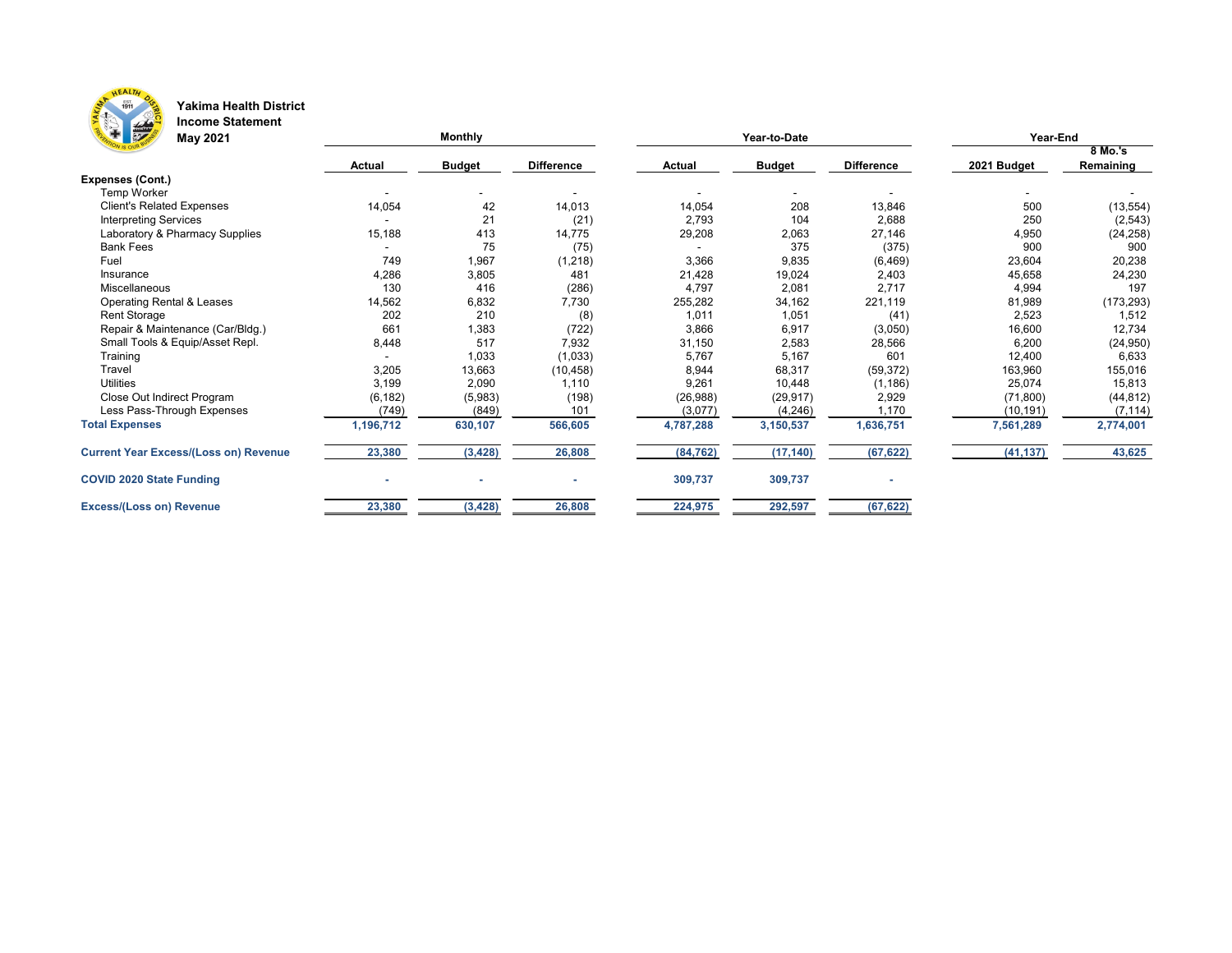#### **YAKIMA HEALTH DISTRICT Preliminary Monthly Financial Summary by Program for May 2021 Budget YTD Percentage**

#### **Yrly Budget Rev Yrly budget Exp 6,589,516 Original** 47.81%

 **6,469,128** 48.44%

|                                                                |                 |                        |           | 72.69%                   | 72.65%                      |                 | 48.44%                   | 47.81%                      |                |                                           |                               |                                            |                                            |                       |
|----------------------------------------------------------------|-----------------|------------------------|-----------|--------------------------|-----------------------------|-----------------|--------------------------|-----------------------------|----------------|-------------------------------------------|-------------------------------|--------------------------------------------|--------------------------------------------|-----------------------|
|                                                                |                 | Actual - Current Month |           |                          | Actual - Year to Date (YTD) |                 |                          | Budget - Year To Date (YTD) |                | <b>Budget Variance</b><br>from YTD actual | Year to date                  | Year to date                               | Admin &<br>Support<br>Programs             |                       |
| <b>Program Description</b><br>Prog No.                         | Revenue         | Expense                | Net       | Revenue                  | Expense                     | <b>Net</b>      | Revenue                  | Expense                     | <b>Net</b>     | Amount (Over) or<br><b>Under Budget</b>   | Actuals<br>(Expenses<br>only) | <b>Budget</b><br><u>(Expenses</u><br>only) | <u>Amount</u><br>(Over) or<br>Under Budget | Comments              |
| 111 YHD Vehicles                                               |                 | 150                    | (150)     | $\sim$                   | (251)                       | 251             | $\overline{\phantom{0}}$ |                             | $\blacksquare$ | 251                                       |                               |                                            |                                            |                       |
| 100 Administrator & Health Officer                             | 6,353           | $\sim$                 | 6,353     | (68, 675)                | $\sim$                      | (68, 675)       | 8,333                    | (1)                         | 8,334          | (77,009)                                  | 104,859                       | 77,117                                     | (27, 742)                                  |                       |
| 110 Information Systems                                        | <b>Contract</b> | $\sim$                 | $\sim$    | $\sim$                   | <b>Contract</b>             | <b>Contract</b> | $\sim$                   |                             | ۰.             | $\sim$                                    | 28,113                        | 33,569                                     | 5,457                                      |                       |
| 113 Strategic Planning and Partnership                         | 29,654          | 17,956                 | 11,698    | 86,862                   | 25,579                      | 61,283          | 112,120                  | 48,105                      | 64,015         | (2, 732)                                  |                               |                                            |                                            |                       |
| 120 Community Health Administration                            | $\sim$          | $\sim$                 | $\sim$    | $\sim$                   | 0                           | (0)             | $\sim$                   |                             |                | (0)                                       | 465                           | 12,053                                     | 11,589                                     |                       |
| 130 Building, Fixtures                                         |                 |                        | ۰.        | $\overline{\phantom{a}}$ | $\Omega$                    | (0)             |                          |                             |                | (0)                                       | 26,988                        | 34,163                                     |                                            | $7,175$ HVAC Unit     |
| 150 EH Administration                                          |                 | 3,444                  | (3, 444)  | $\sim$                   | 6,141                       | (6, 141)        | $\sim$                   | $\sim$                      | ٠              | (6, 141)                                  | 14,837                        | 23,663                                     | 8,827                                      |                       |
| 160 Business Management                                        | <b>COL</b>      | $\sim$                 | $\sim$    | $\sim$                   | <b>Contract</b>             | <b>Contract</b> | $\sim$                   |                             | ÷              | <b>Section</b>                            | 167,124                       | 141,526                                    | (25, 598)                                  |                       |
| 161 Bus Mgmt Unallocated                                       | 5,263           | 15,646                 | (10, 383) | 25,962                   | 17,159                      | 8,803           | 18,760                   | 16,678                      | 2,083          | 6,721                                     |                               |                                            |                                            |                       |
| 170 Personnel                                                  |                 | $\sim$                 | ÷         | $\sim$                   |                             |                 | <b>Section</b>           |                             |                |                                           | $\Omega$                      | 17,915                                     | 17,915                                     |                       |
| 171 Agency Training                                            |                 | 1,672                  | (1,672)   |                          | 6,240                       | (6, 240)        | 6,042                    | 7,555                       | (1, 513)       | (4, 727)                                  |                               |                                            |                                            |                       |
| 172 HR Legal/Sound Employment                                  |                 | $\sim$                 | ۰.        | ٠                        | $\sim$                      |                 | 2,708                    |                             | 2,708          | (2,708)                                   |                               |                                            |                                            |                       |
| 173 Kresge Contribution                                        | <b>COL</b>      | $\sim$                 | $\sim$    | ٠                        | $\sim$                      | $\sim$          | $\sim$                   | 33,542                      | (33, 542)      | 33,542                                    |                               |                                            |                                            | Revenue received PY   |
| 221 SNAP ED                                                    | 3,940           | 3,899                  | 42        | 11,861                   | 11,653                      | 208             | 41,167                   | 41,183                      | (16)           | 224                                       |                               |                                            |                                            |                       |
| 223 Tobacco Prevention & Education                             | 1,979           | 1,402                  | 577       | 3,329                    | 3,329                       |                 | 3,261                    | 3,265                       | (4)            | $\overline{4}$                            |                               |                                            |                                            |                       |
| 225 Child Death Review                                         | 542             | $\sim$                 | 542       | 2,711                    | $\sim$ 10 $\,$              | 2,711           | 3,544                    | 1,182                       | 2,362          | 349                                       |                               |                                            |                                            |                       |
| 290 Medicaid Admin Match-YHD                                   |                 |                        |           | $\sim$                   |                             |                 | 20,833                   | 5,882                       | 14,951         | (14, 951)                                 |                               |                                            |                                            | <b>Qrtrly Billing</b> |
| 309 Medical Records                                            | 667             | 240                    | 427       | 3,333                    | 1,123                       | 2,210           | 3,333                    | 2,749                       | 584            | 1,627                                     |                               |                                            |                                            |                       |
| 320 DOHCC - Immunizations                                      |                 | $\sim$                 | ۰.        | ٠                        |                             |                 | $\sim$                   |                             | ۰.             |                                           |                               |                                            |                                            |                       |
| 321 DOHCC-Prenatal Hep B                                       | $\sim$          | $\sim$                 | ۰.        | $\blacksquare$           | $\sim$                      | <b>Contract</b> | $\sim$                   | $\sim$                      | $\blacksquare$ | $\sim$                                    |                               |                                            |                                            |                       |
| 322 Immunization Promotion                                     |                 | 374                    | (374)     | 980                      | 2,058                       | (1,079)         | 5,227                    | 5,239                       | (12)           | (1,066)                                   |                               |                                            |                                            | Vaccine for Children  |
| 325 COVID 19 Response                                          | 657,257         | 654,674                | 2,583     | 2,254,453                | 2,654,615                   | (400, 162)      | 496,845                  | 497,778                     | (933)          | (399, 229)                                |                               |                                            |                                            | COVID 19 Response     |
| 326 COVID 19 Vaccination                                       | 15,734          | 19,384                 | (3,650)   | 127,186                  | 142,056                     | (14, 869)       | <b>Contract</b>          | $\sim$                      | ۰.             | (14, 869)                                 |                               |                                            |                                            | COVID 19 Response     |
| 327 COVID 19 Vaccination Federal                               |                 | $\sim$                 | $\sim$    | 18,675                   | 18,675                      |                 | $\sim$                   |                             | $\sim$         | $\sim$                                    |                               |                                            |                                            |                       |
| 331 STD - DOH staff                                            | 1,329           | 957                    | 372       | 6,389                    | 4,551                       | 1,838           | 5,955                    | 5,951                       | $\overline{4}$ | 1,834                                     |                               |                                            |                                            |                       |
| 332 STD-Yakima                                                 | 12,667          | 6,156                  | 6,511     | 63,333                   | 27,285                      | 36,048          | 63,333                   | 59,106                      | 4,227          | 31,821                                    |                               |                                            |                                            |                       |
| 349 Tuberculosis Program                                       | 15,788          | 25,875                 | (10,088)  | 78,938                   | 70,451                      | 8,487           | 110,098                  | 81,599                      | 28,499         | (20, 012)                                 |                               |                                            |                                            |                       |
| 350 HIV Testing                                                |                 | 126                    | (126)     |                          | 769                         | (769)           |                          |                             |                | (769)                                     |                               |                                            |                                            |                       |
| 351 HIV PrEP                                                   | 769             | 2,594                  | (1,825)   | 10,570                   | 11,995                      | (1, 425)        | 4,560                    | 4,072                       | 487            | (1, 912)                                  |                               |                                            |                                            |                       |
| 352 Adult Viral Hepatitis                                      | 6,524           | 5,358                  | 1,167     | 24,670                   | 18,837                      | 5,833           | 29,604                   | 26,988                      | 2,616          | 3,217                                     |                               |                                            |                                            |                       |
| 390 Other Comm Diseases                                        | 35,583          | 19,566                 | 16,018    | 177,917                  | 47,029                      | 130,888         | 177,917                  | 141,631                     | 36,285         | 94,603                                    |                               |                                            |                                            |                       |
| 430 Colon Screening                                            | $\sim$          | $\sim$                 | $\sim$    | 286                      | 260                         | 26              | $\overline{\phantom{a}}$ |                             | $\blacksquare$ | 26                                        |                               |                                            |                                            |                       |
| <b>Breast/Cervical Cancer-Direct</b><br>431 Services/Operation | 80,476          | 74,889                 | 5,587     | 281,524                  | 262,216                     | 19,307          | 244,908                  | 244,701                     | 207            | 19,100                                    |                               |                                            |                                            |                       |
| 432 Komen Funding                                              | $\sim$          | $\sim$                 | $\sim$ .  | $\sim$                   | $\sim$                      |                 | $\sim$                   |                             | $\blacksquare$ |                                           |                               |                                            |                                            |                       |
| 450 Wisewoman                                                  | 3,269           | 3,816                  | (548)     | 13,080                   | 14,623                      | (1, 543)        | 41,248                   | 40,634                      | 614            | (2, 157)                                  |                               |                                            |                                            | New Porgram           |
| 520 Drinking Water                                             | 5,722           | 8,361                  | (2,640)   | 30,458                   | 30,844                      | (386)           | 27,842                   | 27,039                      | 802            | (1, 189)                                  |                               |                                            |                                            |                       |
| 522 Water Quality- Sanitary Survey                             | $\sim$ .        |                        | $\sim$    | $\sim$                   |                             |                 | 5,500                    | 4,667                       | 833            | (833)                                     |                               |                                            |                                            |                       |
| 523 DOE Well Drilling Inspections                              |                 | 2,960                  | (2,960)   | 4,075                    | 20,642                      | (16, 567)       | 12,500                   | 11,478                      | 1,022          | (17, 589)                                 |                               |                                            |                                            | <b>Qrtrly Billing</b> |
| 530 Solid Waste Permits/Tonnage                                | 5,760           | 2,963                  | 2,798     | 34,287                   | 36,520                      | (2,233)         | 22,708                   | 21,849                      | 859            | (3,093)                                   |                               |                                            |                                            | Increased FTE         |
| 531 Solid Waste Nuisances                                      | 2,162           | 629                    | 1,533     | 10,632                   | 2,403                       | 8,229           | 24,417                   | 20,554                      | 3,862          | 4,367                                     |                               |                                            |                                            |                       |
| 532 Solid Waste Facilities                                     | 2,026           | 124                    | 1,903     | 10,498                   | 1,312                       | 9,186           | 4,792                    | 3,881                       | 910            | 8,276                                     |                               |                                            |                                            |                       |
| 533 Bio-Solids                                                 | 108             | 161                    | (52)      | 542                      | 750                         | (208)           | 2,625                    | 1,755                       | 870            | (1,078)                                   |                               |                                            |                                            |                       |
| 534 Proper Syringes Program Outreach                           | 83              | 484                    | (401)     | 417                      | 691                         | (274)           | 2,097                    | 1,243                       | 854            | (1, 128)                                  |                               |                                            |                                            |                       |
| 540 OSS & Land Develop                                         | 39,881          | 31,613                 | 8,268     | 183,201                  | 187,297                     | $(4,096)$ #     | 161,549                  | 156,865                     | 4,684          | (8,780)                                   |                               |                                            |                                            | Reduced Revenue       |

| Internal Serv- Vehicles/Copiers | <b>Personal Health Program</b> | Environ. Health Program          |
|---------------------------------|--------------------------------|----------------------------------|
| Admin & Support                 | Communicable Disease Prog      | Developmental Disability Program |
| Assets replacements/PERS1       | Adult Hepatitis Program        | <b>Vital Records</b>             |
| Agency Trg/HR Legal             | Breast & Colon Program         | Indirect cost Rate Allocation    |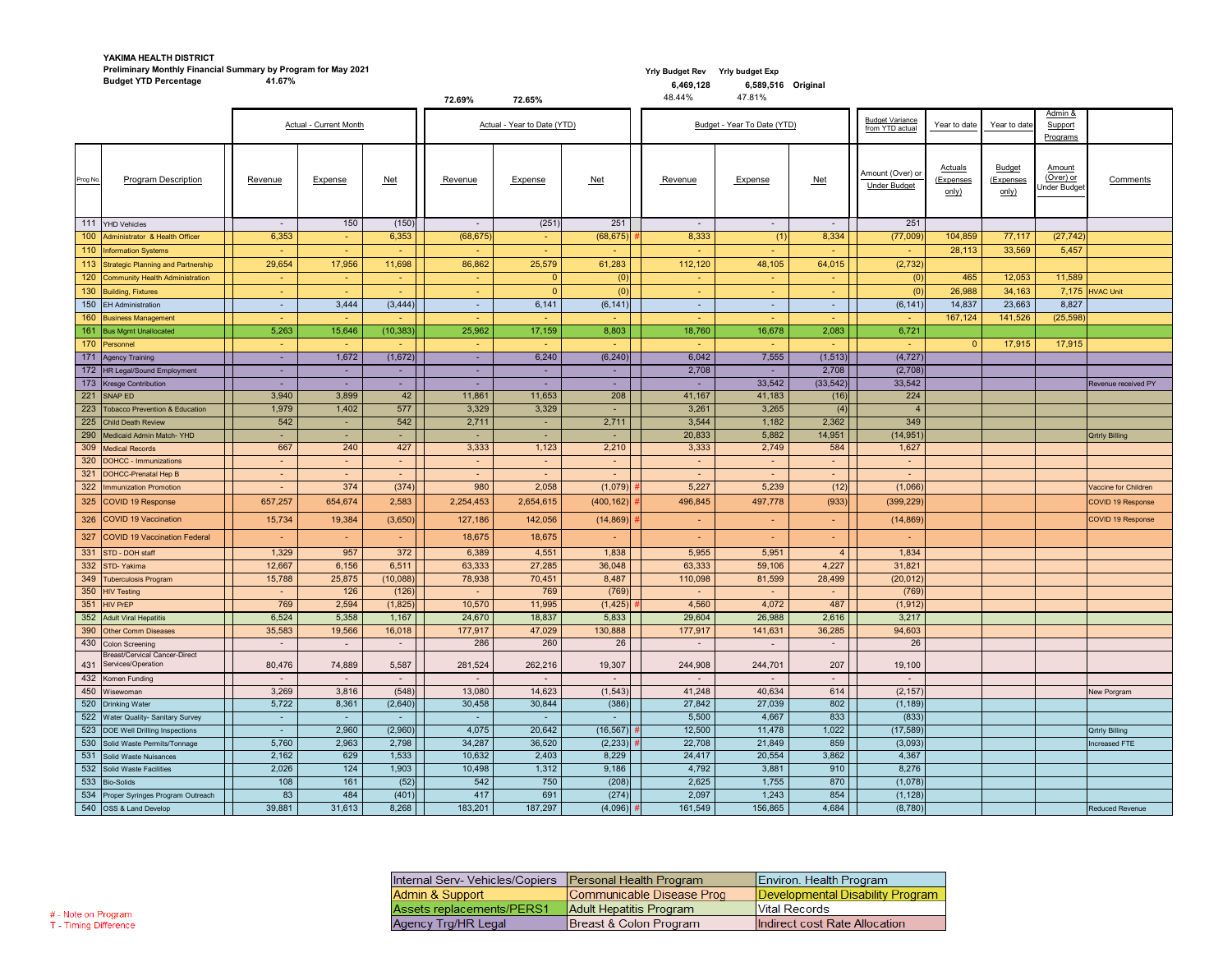### **Yrly Budget Rev Yrly budget Exp**

#### **YAKIMA HEALTH DISTRICT Preliminary Monthly Financial Summary by Program for May 2021 Budget YTD Percentage**

48.44%

#### **6,589,516 Original**

47.81%

|            |                                        |                 |                        |            | 72.69%         | 72.65%                      |             | 48.44%    | 47.81%                      |            |                                           |                               |                                     |                                            |                        |
|------------|----------------------------------------|-----------------|------------------------|------------|----------------|-----------------------------|-------------|-----------|-----------------------------|------------|-------------------------------------------|-------------------------------|-------------------------------------|--------------------------------------------|------------------------|
|            |                                        |                 | Actual - Current Month |            |                | Actual - Year to Date (YTD) |             |           | Budget - Year To Date (YTD) |            | <b>Budget Variance</b><br>from YTD actual | Year to date                  | Year to date                        | Admin &<br>Support<br>Programs             |                        |
| Prog No.   | <b>Program Description</b>             | Revenue         | Expense                | <u>Net</u> | <b>Revenue</b> | Expense                     | Net         | Revenue   | Expense                     | $Net$      | Amount (Over) or<br><b>Under Budget</b>   | Actuals<br>(Expenses<br>only) | <b>Budget</b><br>(Expenses<br>only) | Amount<br>(Over) or<br><b>Under Budget</b> | Comments               |
| 550 Vector |                                        | 667             | 171                    | 496        | 3,333          | 578                         | 2,755       | 5,417     | 4,118                       | 1,299      | 1,456                                     |                               |                                     |                                            |                        |
|            | 560 Food Inspections                   | 24,758          | 23,616                 | 1,141      | 166,229        | 105,451                     | 60,778      | 175,417   | 163,515                     | 11,901     | 48,877                                    |                               |                                     |                                            |                        |
|            | 561   Food Education                   | 30              | 1,455                  | (1, 425)   | 19,557         | 4,122                       | 15,435      | 22,917    | 18,270                      | 4,646      | 10,789                                    |                               |                                     |                                            |                        |
|            | 562 School Food Program                | $\sim$ 10 $\,$  | 989                    | (989)      | 1,929          | 2,823                       | (894)       | 7,710     | 6,551                       | 1,158      | (2,052)                                   |                               |                                     |                                            |                        |
|            | 563 Itinerant Food Program             | 1,230           | 1,415                  | (185)      | 3,206          | 5,002                       | $(1,796)$ : | 15,283    | 14,445                      | 838        | (2,634)                                   |                               |                                     |                                            | <b>Reduced Revenue</b> |
|            | 580 Water Recreation & Camps           | 3,607           | 2,077                  | 1,530      | 33,261         | 8,021                       | 25,240      | 24,032    | 23,228                      | 804        | 24,437                                    |                               |                                     |                                            |                        |
|            | 680 Developmental Disability           | 207,887         | 216,470                | (8, 583)   | 882,068        | 864,437                     | 17,632      | 970,433   | 962,498                     | 7,935      | 9,697                                     |                               |                                     |                                            |                        |
|            | 681 Developmental Disability - Info/Ed | 6,389           | 6,389                  | $\sim 10$  | 30,923         | 30,923                      |             | 54,032    | 54,032                      | (0)        |                                           |                               |                                     |                                            |                        |
|            | 710 Vital Records                      | 15,463          | 15,386                 | 77         | 61,998         | 62,977                      | (979)       | 90,833    | 91,100                      | (266)      | (712)                                     |                               |                                     |                                            | <b>Reduced Revenue</b> |
|            | 790 Epidemiology                       | 11,415          | 10,432                 | 983        | 27,853         | 23,024                      | 4,828       | 4,917     | 3,920                       | 997        | 3,832                                     |                               |                                     |                                            |                        |
|            | 791 Lead Case Mgmnt                    | 833             | 313                    | 520        | 4,167          | 313                         | 3,853       | 4,167     | 2,690                       | 1,477      | 2,376                                     |                               |                                     |                                            |                        |
|            | 794 PHEPR-Bio Terrorism                | 10,527          | 10,527                 | $\sim$     | 50,767         | 50,767                      |             | 75,672    | 75,854                      | (182)      | 182                                       |                               |                                     |                                            |                        |
|            | 811 Assessment                         | 3,748           | $\sim$                 | 3,748      | 18,742         | $\sim$                      | 18,742      | 18,742    | 4,810                       | 13,932     | 4,810                                     |                               |                                     |                                            |                        |
|            | 888 Indirect Cost Rate Allocation      | $\sim$ 10 $\pm$ |                        |            | $\sim$         | н.                          |             |           |                             |            |                                           |                               |                                     |                                            |                        |
|            | 900 Enhanced Program                   | $\sim$          | 2,000                  | (2,000)    | 1,000          | 2,000                       | (1,000)     | $\sim$    | 208,333                     | (208, 333) | 207,333                                   |                               |                                     |                                            |                        |
|            | <b>GRAND TOTAL</b>                     | 1,220,092       | 1,196,712              | 23,380     | 4,702,526      | 4,787,288                   | (84, 762)   | 3,133,397 | 3,150,537                   | (17, 140)  | (67, 622)                                 |                               |                                     |                                            |                        |

#### **TOTALS BY DEPARTMENT**

| <b>Personal Health Program</b>          | 6,462          | 5,301     | 1,161     | 17,901    | 14,982    | 2,919      | 68,806    | 51,512    | 17,294     | (14, 375)  |
|-----------------------------------------|----------------|-----------|-----------|-----------|-----------|------------|-----------|-----------|------------|------------|
| Breast & Colon Program                  | 83,745         | 78,706    | 5,039     | 294,890   | 277,099   | 17,791     | 286,156   | 285,335   | 821        | 16,969     |
| <b>Adult Hepatitis Program</b>          | 6,524          | 5,358     | 1,167     | 24,670    | 18,837    | 5,833      | 29,604    | 26,988    | 2,616      | 3,217      |
| Communicable Disease Prog               | 755,790        | 740,691   | 15,100    | 2,792,535 | 3,003,943 | (211, 408) | 895,093   | 809,545   | 85,548     | (296, 955) |
| Environ. Health Program                 | 96,561         | 90,988    | 5,573     | 552,392   | 463,364   | 89,028     | 590,476   | 555,315   | 35,161     | 53,867     |
| <b>Developmental Disability Program</b> | 214,276        | 222,859   | (8,583)   | 912,991   | 895,360   | 17,632     | 1,024,465 | 1,016,530 | 7,935      | 9,697      |
| Admin & Support                         | 36,008         | 17,956    | 18,052    | 18,187    | 25,579    | (7, 392)   | 120,453   | 48,105    | 72,349     | (79, 741)  |
| Internal Serv- Vehicles/Copiers         |                | 150       | (150)     |           | (251)     | 251        |           |           |            | 251        |
| Indirect cost Rate Allocation           |                |           |           |           |           |            |           |           |            | $\sim$ 1   |
| <b>Vital Records</b>                    | 15,463         | 15,386    | 77        | 61,998    | 62,977    | (979)      | 90,833    | 91,100    | (266)      | (712)      |
| <b>Bus Mgmt Unallocated</b>             | 5,263          | 15,646    | (10, 383) | 25,962    | 17,159    | 8,803      | 18,760    | 16,678    | 2,083      | 6,721      |
| <b>Agency Trg/HR Legal</b>              |                | 1,672     | (1,672)   |           | 6,240     | (6, 240)   | 8,750     | 41,096    | (32, 346)  | 26,106     |
| <b>Enhanced Program</b>                 | $\blacksquare$ | 2,000     | (2,000)   | 1,000     | 2,000     | (1,000)    | $\sim$    | 208,333   | (208, 333) | 207,333    |
|                                         | 1,220,092      | 1,196,712 | 23,380    | 4,702,526 | 4,787,288 | (84, 762)  | 3,133,397 | 3,150,537 | (17, 140)  | (67, 622)  |

| Internal Serv- Vehicles/Copiers | Personal Health Program   | Environ. Health Program          |
|---------------------------------|---------------------------|----------------------------------|
| Admin & Support                 | Communicable Disease Prog | Developmental Disability Program |
| Assets replacements/PERS1       | Adult Hepatitis Program   | <b>Vital Records</b>             |
| Agency Trg/HR Legal             | Breast & Colon Program    | Indirect cost Rate Allocation    |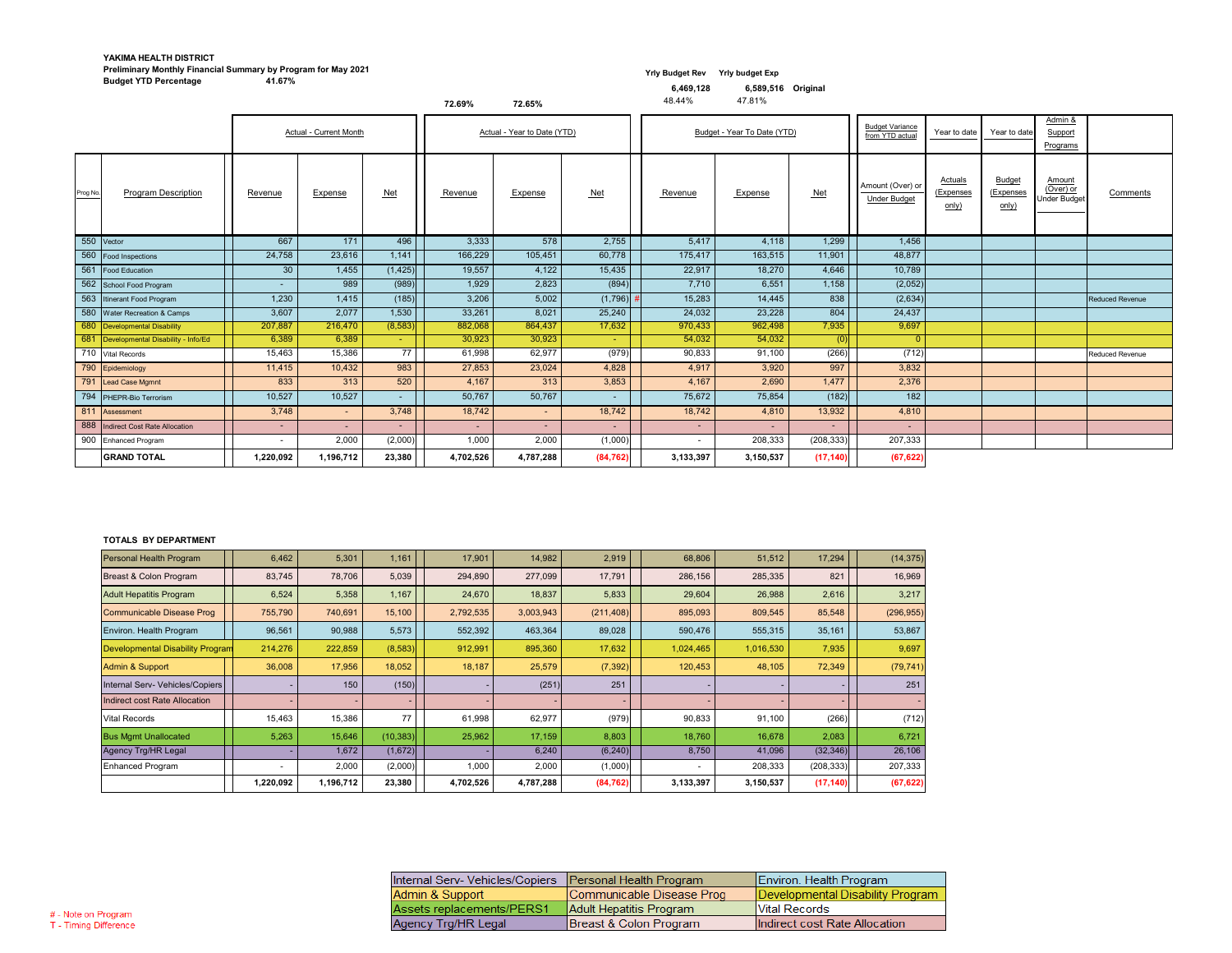

**Yakima Health District COVID 19 Response**

| $\sim$ $\sim$ $\sim$ $\sim$<br><b>May 2021</b> | <b>COVID 19 Response</b> |               | <b>Budget</b> |               |  |  |
|------------------------------------------------|--------------------------|---------------|---------------|---------------|--|--|
|                                                | <b>Monthly</b>           | <b>Annual</b> | 2020 Budget   | Remaining     |  |  |
| <b>Revenue</b>                                 |                          |               |               |               |  |  |
| <b>Public Health Funding</b>                   | 2,583                    | 12,917        | 31,000        | 18,083        |  |  |
| Federal                                        | 670,408                  | 2,387,398     | 851,691       | (1,535,707)   |  |  |
| <b>State</b>                                   |                          |               |               |               |  |  |
| <b>Current Year Total Revenue</b>              | 672,991                  | 2,400,315     | 882,691       | (1, 517, 624) |  |  |
| COVID 2020 State Funding                       |                          | 309,737       | 309,737       |               |  |  |
| <b>Total COVID Revenue</b>                     | 672,991                  | 2,710,052     | 1,192,428     | (1, 517, 624) |  |  |
| <b>Expenses</b>                                |                          |               |               |               |  |  |
| Salaries & Wages                               | 76,962                   | 419,828       | 429,637       | 9,809         |  |  |
| <b>Benefits-Direct</b>                         | 24,604                   | 154,548       | 147,800       | (6, 748)      |  |  |
| Payroll Expense                                | 101,565                  | 574,376       | 577,437       | 3,061         |  |  |
| Advertising/Promotional                        | 81,700                   | 143,147       | 150,000       | 6,853         |  |  |
| <b>Employee Recognition</b>                    |                          |               |               |               |  |  |
| <b>Computer Expense</b>                        |                          | 1,642         |               | (1,642)       |  |  |
| Copies & Printing                              | 921                      | 1,204         | 2,532         | 1,328         |  |  |
|                                                |                          |               |               |               |  |  |
| Janitorial Supplies<br><b>Office Supplies</b>  | 44                       |               |               |               |  |  |
|                                                | 766                      | 11,047        | 500           | (10, 547)     |  |  |
| <b>Operating Supplies</b>                      |                          | 21,579        |               | (21, 579)     |  |  |
| Postage                                        | 33                       | 4,152         | 3,000         | (1, 152)      |  |  |
| Telephone                                      | 2,120                    | 7,826         | 2,200         | (5,626)       |  |  |
| Professional Services - Health Officer         |                          |               | 100,000       | 100,000       |  |  |
| Professional Services - Legal                  | 10,700                   | 19,450        | 100,000       | 80,550        |  |  |
| Professional Services - Other                  | 324,833                  | 1,484,967     | 85,000        | (1,399,967)   |  |  |
| <b>Contracted Services</b>                     |                          | 16,000        |               | (16,000)      |  |  |
| <b>Client's Related Expenses</b>               |                          |               |               |               |  |  |
| <b>Interpreting Services</b>                   |                          | 2,785         |               | (2,785)       |  |  |
| Laboratory & Pharmacy Supplies                 | 76                       | 13,738        | 1,000         | (12, 738)     |  |  |
| Fuel                                           |                          | 12            | 2,133         | 2,121         |  |  |
| <b>Membership Dues</b>                         | 105,589                  | 108,408       |               | (108, 408)    |  |  |
| <b>Miscellaneous</b>                           |                          | 1,783         | 1,344         | (439)         |  |  |
| <b>Operating Rental &amp; Leases</b>           | 8,381                    | 228,294       |               | (228, 294)    |  |  |
| <b>Rent Storage</b>                            |                          |               |               |               |  |  |
| Repair & Maintenance (Car/Bldg.)               |                          |               |               |               |  |  |
| Small Tools & Equip/Asset Repl.                | 8,448                    | 31,150        | 1,000         | (30, 150)     |  |  |
| Training                                       |                          |               |               |               |  |  |
| Travel                                         | 8                        | 351           | 7,000         | 6,649         |  |  |
| <b>Utilities</b>                               |                          |               |               |               |  |  |
| Close Out Indirect Program                     | 28,876                   | 143,436       | 161,520       | 18,084        |  |  |
| <b>Total Expenses</b>                          | 674,058                  | 2,815,346     | 1,194,666     | (1,620,680)   |  |  |
| <b>Excess/(Loss on) Revenue</b>                | (1,067)                  | (105, 294)    | (2, 238)      | 103,056       |  |  |
| <b>Expected Expenses to-date</b>               |                          |               |               |               |  |  |
| Columbia Safety                                |                          | 100,000       |               |               |  |  |
| Signal Health                                  |                          | 93,000        |               |               |  |  |
| Starplexed                                     |                          | 50,000        |               |               |  |  |
| <b>Total Expected Expenses to-date</b>         |                          | 243,000       |               |               |  |  |
| <b>Total Actual and Expected Expenses</b>      |                          | 3,058,346     |               |               |  |  |